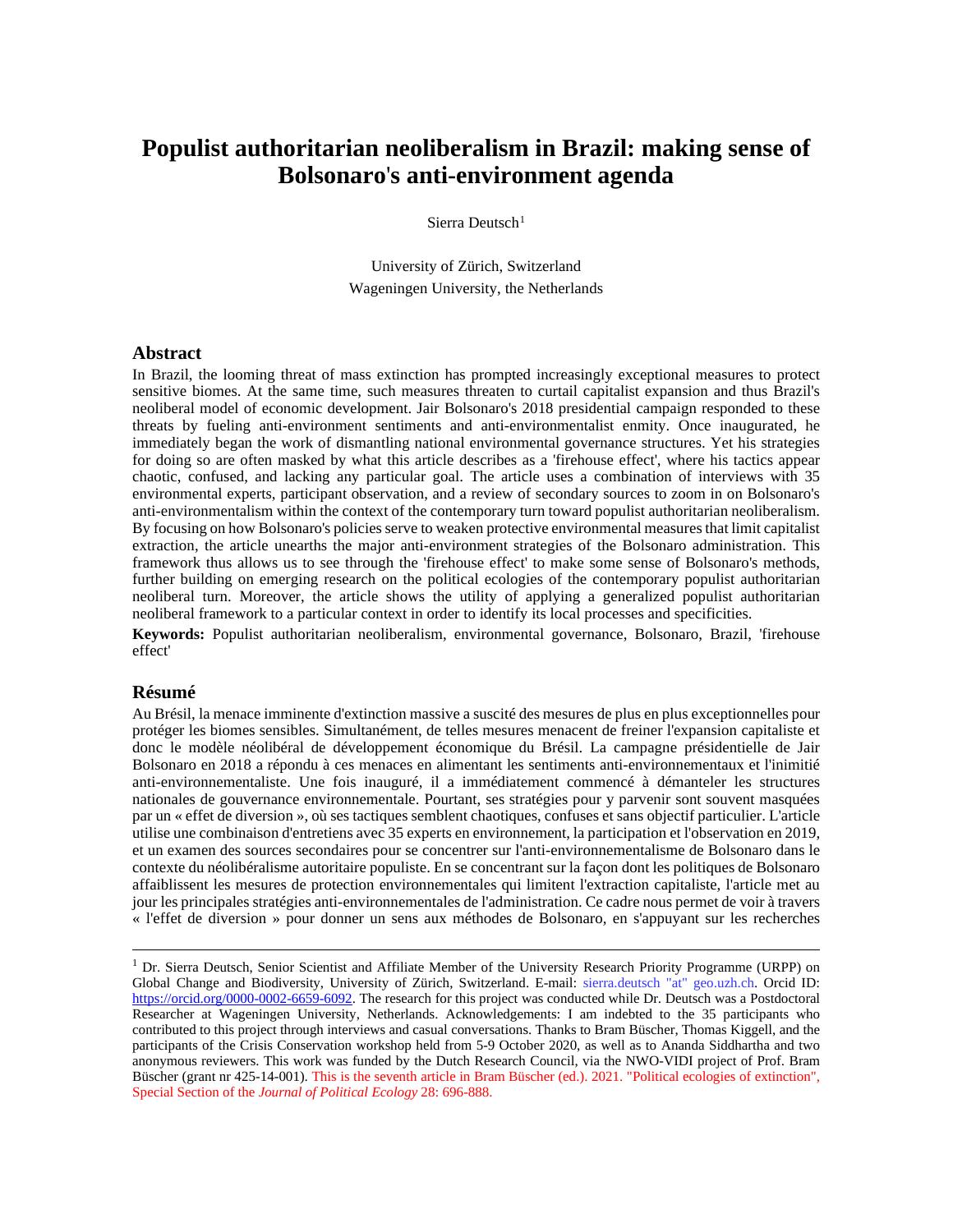émergentes sur les écologies politiques du tournant néolibéral autoritaire populiste contemporain. De plus, l'article montre l'utilité d'appliquer un cadre généralisé pour rechercher les processus locaux et les spécificités du néolibéralisme autoritaire populiste.

**Mots-clés**: néolibéralisme autoritaire populiste, gouvernance environnementale, Bolsonaro, Brésil, « effet de diversion »

### **Resumo**

No Brasil, a iminente ameaça de extinção em massa tem levado a medidas cada vez mais excepcionais para proteger biomas sensíveis. Ao mesmo tempo, tais medidas ameaçam restringir a expansão capitalista e, portanto, o modelo neoliberal de desenvolvimento econômico do Brasil. A campanha presidencial de Jair Bolsonaro de 2018 respondeu a essas ameaças alimentando sentimentos anti-ambientais e inimizade antiambientalistas. Uma vez inaugurado, deu início imediato ao trabalho de desmontagem das estruturas nacionais de governança ambiental. No entanto, suas estratégias para fazer isso são frequentemente disfarçadas pelo que este artigo descreve como um 'efeito firehouse', em que suas táticas parecem caóticas, confusas e sem um objetivo específico. O artigo usa uma combinação de entrevistas com 35 especialistas ambientais, observação participante e uma revisão de fontes secundárias para analisar o anti-ambientalismo de Bolsonaro no contexto da virada contemporânea em direção ao neoliberalismo autoritário populista. Focando em como as políticas de Bolsonaro servem para enfraquecer as medidas de proteção ambientais que limitam a extração capitalista, o artigo demonstra as principais estratégias anti-ambientais do governo Bolsonaro. Este quadro permite-nos assim ver através do 'efeito firehouse' para dar algum sentido aos métodos de Bolsonaro, construindo ainda mais a pesquisa emergente sobre as ecologias políticas da virada neoliberal autoritária populista contemporânea. Além disso, o artigo mostra a utilidade de aplicar um quadro neoliberal autoritário populista generalizado a um contexto particular, com o fim de identificar seus processos e especificidades locais.

**Palavras-chave:** Neoliberalismo populista autoritário, governação ambiental, Bolsonaro, Brasil, 'efeito firehouse'

### **1. Introduction**

The Amazon rainforest is the largest and most biodiverse tropical rainforest in the world, with 60% falling within Brazilian borders. Although the rainforest is most likely what comes to mind when people contemplate environmental politics in Brazil, the country is home to two other important biodiversity hotspots – the Atlantic Forest and the Cerrado (Myers *et al*. 2000). The relatively high rate of habitat loss in all three biomes – the latter up to and over 90% – has stoked a deep sense of urgency to curtail deforestation in Brazil, with conservationists using a combination of surveillance via satellite (Voiland 2019) and legal structures (Jung *et al*. 2017) to limit extractive practices in these biomes.

In what has been referred to as a judicial-parliamentary coup, Brazil's former president Dilma Rousseff of the Worker's Party (PT) was impeached in 2016 (Saad-Filho and Boffo 2020). And after the failure of her successor (and former vice president) Michel Temer's administration to address a deepening economic crisis, Luiz Inácio Lula da Silva (aka Lula) appeared likely to win the 2018 election. A founding member of the PT, Lula had previously served as president from 2003-2011 and is widely regarded as one of Brazil's most popular presidents (Saad-Filho and Boffo 2020). However, in a continued attempt to take down the PT, Lula was arrested in April of 2018 under charges of corruption (Wilkinson 2018). [2](#page-1-0) Taking advantage of the political unrest associated with corruption scandals and the economic crisis, Jair Bolsonaro, a retired military officer and member of the conservative Social Liberal Party, ran a contentious and polarizing campaign steeped in a politics of enmity towards the environment and 'others'.<sup>[3](#page-1-1)</sup>

In January 2019, Bolsonaro was inaugurated as Brazil's president. Congruent with Brazil's agribusiness and associated interest groups, he insisted that Brazil's economic failures are, amongst others, a result of the

<span id="page-1-0"></span><sup>&</sup>lt;sup>2</sup> Lula was released in November 2019, the charges were later annulled, and the presiding judge Sergio Moro was found to be biased by the Supreme Court (Brito 2021).

<span id="page-1-1"></span> $3$  As McCarthy (2019) notes, the distinction of internal and external 'others' (e.g. immigrants and racialized minorities) as enemies of progress is a common tactic of populist authoritarian neoliberal leaders and assists the justification of the dissolution of democratic protections, norms, and institutions.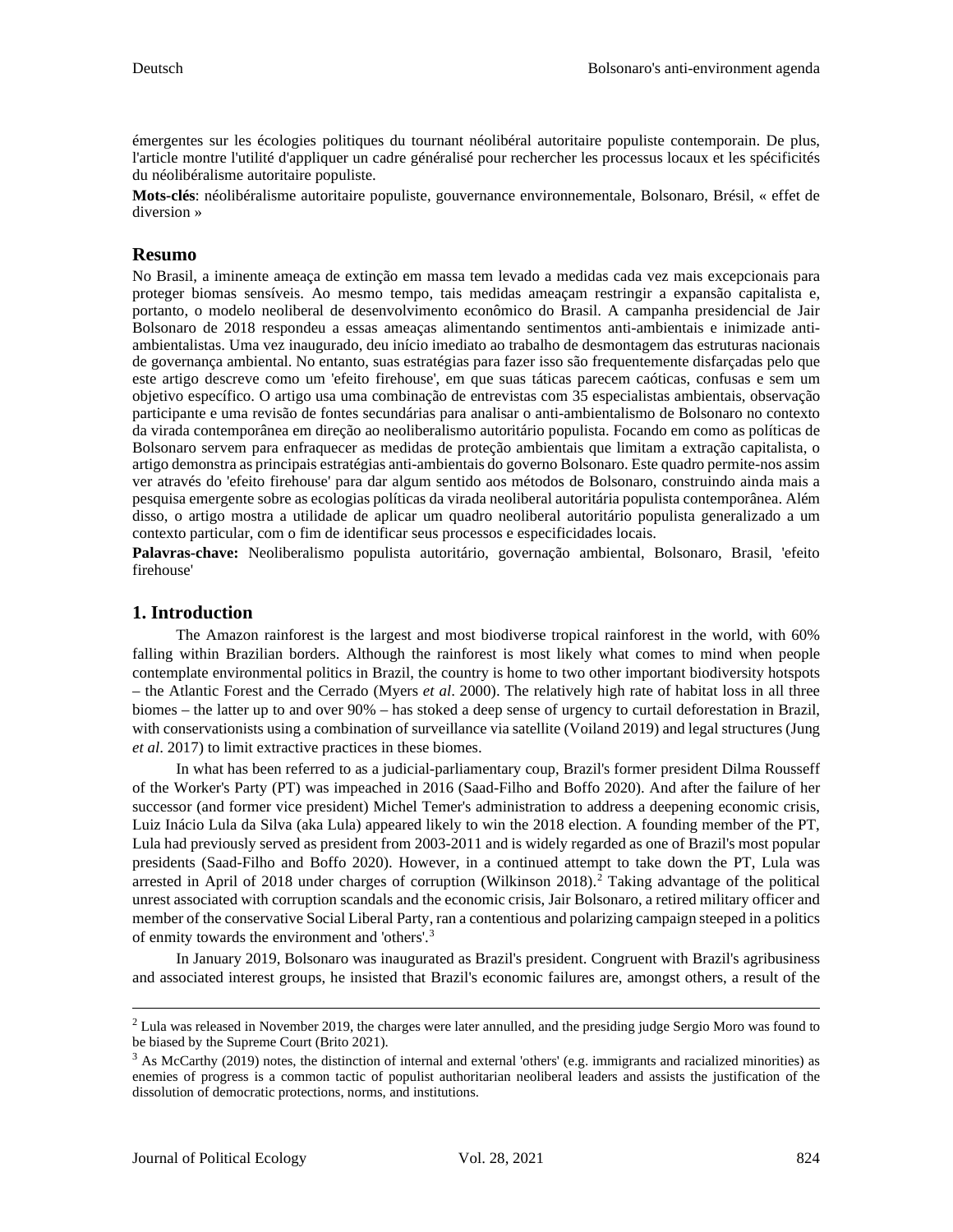measures taken to combat biodiversity loss and species extinctions. He immediately began the work of dismantling national environmental governance structures and institutions. His anti-environment actions were so swift and numerous that the press had difficulty deciding which ones to headline (Gonzales 2019). For example, when Bolsonaro's initial plans to merge the Ministry of Environment (MMA) with the Ministry of Agriculture, Livestock, and Food Supply (MAPA) met opposition (Casado and Londoño 2019), he instead appointed Ricardo Salles<sup>[4](#page-2-0)</sup> as head of the MMA. Salles, who was convicted of altering an environmental protection plan to benefit extractive industry as former head of a São Paulo state environmental agency, went to work turning the MMA into a pro-agribusiness ministry (Schipanii and Harris 2019), thus "answering the Rural Caucus' interests" (Environmental Nongovernmental Organization [ENGO] employee specializing in public policy, July 2019). Around the same time, Bolsonaro announced plans to move environmental licensing to a self-regulated scheme (Gonzales 2019). On the day of his inauguration, Bolsonaro issued a presidential decree to "supervise, coordinate, monitor and accompany the activities and actions of international organizations and nongovernmental organizations (NGOs) in the national territory." As part of this initiative, Salles immediately suspended all partnerships between NGOs and federal environmental agencies in Brazil, pending a review of all such partnerships (Stargardter 2019).

Over two years later, there continue to be signs that Bolsonaro is weakening environmental agencies, easing and privatizing environmental regulation, and diverting environmental funding to agribusiness (Branford and Torres 2021; Escobar 2021; Reuters 2021). Yet his attempts to do so have often seemed chaotic, disorganized, and haphazard, creating the appearance of a lack of strategy. [5](#page-2-1) In part, this is due to his conflicting declarations of his love for the environment and his record of dismantling protective measures for that same environment (Fox and Lang 2019). But this perception is also due to his penchant for issuing statements that are overwhelmingly falsifiable (Aos Fatos 2019) and presidential decrees on actions that are not possible nor legal (Coletta and Faria 2019; Spring 2019a; The Associated Press 2019). Also contributing to the perception of a lack of strategy, Bolsonaro is known for 'shooting from the hip.' In his first six months in office, he issued 202 decrees compared to 94 and 174 for the two presidents before him (Harris and Schipanii 2019). From an outside observer's perspective, his actions indicate a high degree of incompetence. Yet the net effect has been that Bolsonaro has succeeded in weakening environmental governance structures in Brazil (Ferrante and Fearnside 2019; Spring 2019b).

Although the rapid ascendance of Bolsonaro came as a surprise to many, it is consistent with the more general recent turn toward populist authoritarian neoliberalism across the globe. As is the case in Brazil, this trend is widely recognized as emerging from the continued failure of neoliberal reforms to address problems of growing socioeconomic inequality, unemployment, and poverty following the 2008 economic crisis (Bruff and Tansel 2019b; Fabry and Sandbeck 2019b; McCarthy 2019). Yet there is some debate on how the shift to neoliberal authoritarianism unfolds and few studies that have examined this shift have focused their analysis on environmental deregulation. Moreover, although such works are beginning to emerge, few have sought to understand the role of antics (seemingly random and erratic behaviors and actions) in masking this shift. In this article, I address these gaps by examining Bolsonaro's anti-environmentalism within the context of the contemporary turn toward populist authoritarian neoliberalism. I do so by going directly to environmental experts, including those in academia, government agencies, and NGOs.

My reasoning for this approach was that, regardless of how participants felt personally toward Bolsonaro, environmental experts would presumably have reliable knowledge on the anti-environmental effects of Bolsonaro's policies. Building on this knowledge, I argue that there are at least five major strategies that can be identified in Bolsonaro's antics and that the 'firehouse effect' works to mask these. The strategies include the 'skeletonizing' of environmental administrative bodies, dissolution of CONAMA and other civic spaces,

<span id="page-2-0"></span><sup>&</sup>lt;sup>4</sup> At the time of the latest draft of this article, Salles recently resigned after facing illegal logging probes. He was replaced by a 20+ year veteran agribusiness lobbying board member, Joaquim Alves Pereira Leite (Ennes 2021).

<span id="page-2-1"></span> $<sup>5</sup>$  In this article I use the term 'strategy' to refer to an overall plan for accomplishing specific goals. I thus use the term</sup> interchangeably to describe Bolsonaro's 'master plan' of removing barriers to capital accumulation, as well as his specific sets of plans for achieving this goal (e.g. 'skeletonizing' of environmental bodies). I use the term 'tactic' to refer to specific actions that are deployed as part of a strategy.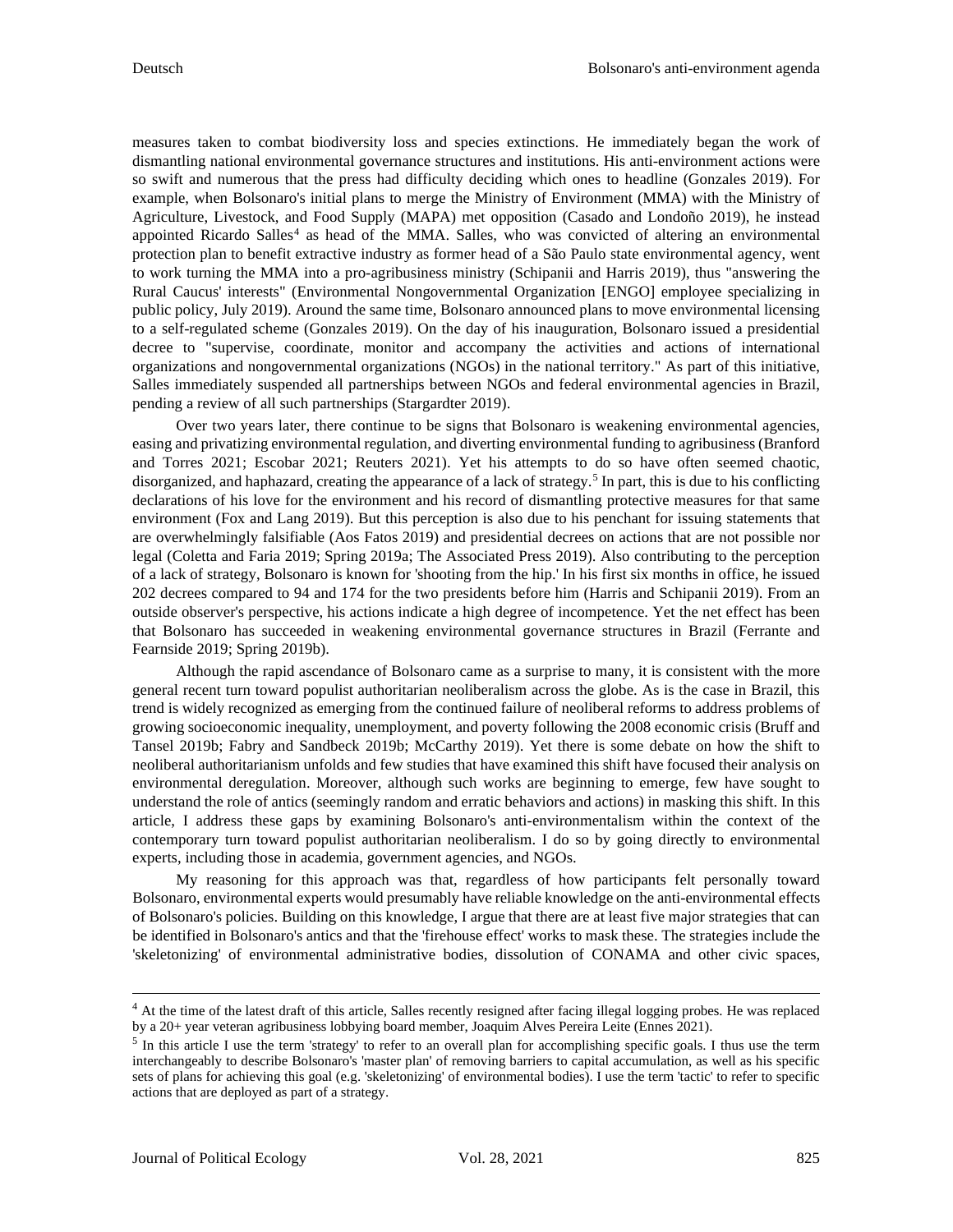reorganizing within the ministries, defunding of NGOs and federal universities, and cooptation of exceptional environmental measures in times of crisis. I describe each of these in the below sections. Before I get to these, however, I briefly summarize the situation in Brazil and review the literature on political ecologies of authoritarian neoliberalism and the strategies employed by authoritarian neoliberal leaders with respect to the environment.

# **2. Extinction, exception, and enmity in Brazil**

In recent history, Brazil was widely acknowledged as a global leader in combatting climate change and species extinctions (Branford and Borges 2019; Casado and Londoño 2019; Trinkunas 2014; Viscidi and Graham 2019). Through a combination of measures that included stricter legislation, law enforcement, and monitoring and surveillance to crack down on illegal logging and support reforestation, Brazil was able to reduce its deforestation rate by around 80% between 2005 and 2012, among other environmental successes (Silva Junior *et al*. 2021). At the same time, the measures that led to these results were often criticized as being too restrictive, in terms of regulations on land use for Brazil's agricultural outputs (Arsenault 2017). For example, agricultural and ranching businesses with unpaid environmental fines were prevented from receiving government subsidies until settling their debt, municipalities with high rates of illegal deforestation were "blacklisted", and the network of Protected Areas was expanded (Carvalho *et al*. 2019).

Recently, the government began to implement the Cadastro Ambiental Rural (CAR), a registry that was set up to track compliance with the part of the Brazil's Forest Code<sup>[6](#page-3-0)</sup> that requires specific percentages of private land to be set aside for conservation (the percentage varies with location). Although Philippe Le Billon highlights how CAR has led to land grabbing by agribusinesses in some cases (Le Billon 2021), conservationists have found it to be a particularly important tool for establishing wildlife corridors, which are tracts of land that connect isolated forest patches to offset the effects of habitat fragmentation, one of the primary drivers of extinction (Crooks *et al*. 2017). To help ensure compliance with the Forest Code, CAR registrants are monitored by Brazil's National Institute for Space Research (INPE), which has made extraordinary advances in tracking deforestation through satellite imagery, allowing for more efficient and targeted responses to illegal logging and land clearing (Assunção, Gandour and Rocha 2013; Assunção and Rocha 2019; Puthuparambil 2019). All of these exceptional measures have been important for tackling high rates of deforestation and species extinctions in Brazil.

While many of the restrictions on extractive practices and land use in Brazilian forests were eased by the 2012 modifications to Brazil's Forest Code, several politicians still claim that the exceptional environmental regulations in Brazil are at the root of the deepening economic crisis (Arsenault 2017; Nugent 2021). Among these is Jair Bolsonaro, who in addition to blaming corruption for Brazil's economic woes has described Brazil's environmental protection as "suffocating" economic growth (Rachman, Blasina and Schipani 2019; Viscidi and Graham 2019) and believes that "environmental politics (is getting) in the way of business" (ENGO employee specializing in public policy, April 2019). Bolsonaro is staunchly pro-business, known for his disregard for environmental regulations (Spring and Eisenhammer 2019) and science (Escobar 2021; Tollefson 2018), and for making racist, misogynistic, homophobic remarks (Borba 2020; Kaul 2021; Lehman 2018; Da Silva and Larkins 2019). He garnered popular attention during the presidential campaign by promising to fix corruption and perceived threats to the national economy of Brazil with swift, decisive, and uncompromising action (Hunter and Power 2019; Tollefson 2018). He captured the economic angst of the 'ordinary' citizen and directed it toward internal and external racialized and 'ideological' 'others' (Borba 2020; D. Phillips 2019a; Tollefson 2018). These ideological others include all those who would get in the way of economic expansion through capital accumulation, especially environmental and social advocates, and particularly scientists that support these advocates' claims (Acebes, Wilkinson and Téllez-Chávez 2019; Pettorelli *et al*. 2019; Tollefson 2018). His campaign was steeped in anti-environment enmity with direct attacks on prominent Brazilian environmental figures (Acebes, Wilkinson and Téllez-Chávez 2019) and promises to roll back environmental regulations and enforcement to free up land for development and extraction (Bogliolo 2019; Casado and Londoño 2019; Saad-

<span id="page-3-0"></span><sup>&</sup>lt;sup>6</sup> The Forest Code of 1965 is the country's main mechanism for forest protection on private lands.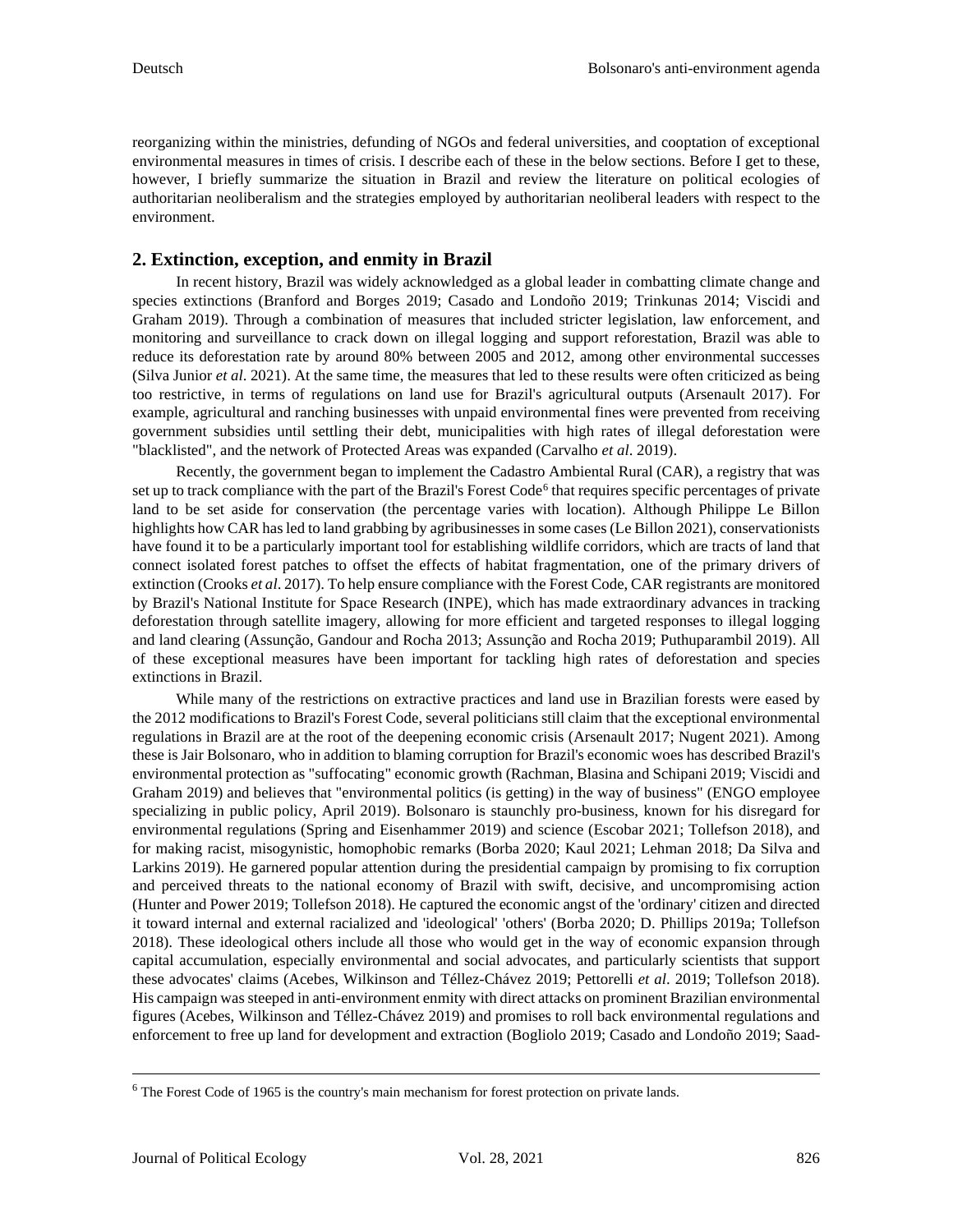Filho 2018). Once in office, he has pursued his campaign promises with fervor and total disregard for the Constitution and legislative processes, often attempting to dismantle and eradicate legal barriers to his agenda (Coletta and Faria 2019; Observatório do Clima 2020).

For these and other reasons, many analysts recognize Bolsonaro as a populist authoritarian neoliberal (McCarthy 2019; Saad-Filho 2018). At the same time, his antics make his tactics seem so chaotic and unplanned that many environmental experts have expressed difficulty with determining whether he has any strategy, or if he is just 'shooting from the hip' (Cowie, 2018; Harris and Schipanii, 2019; and as demonstrated in Section 4). Moreover, since this 'shooting from the hip' has been given so little attention in the literature on populist authoritarian neoliberal environmental governance, there is no guide for understanding how such behavior may serve to mask strategies. As the home of some of the most important areas in the world for biodiversity and climate stability, Bolsonaro's campaign promises to eliminate environmental restrictions on extraction are alarming. Moreover, it seems important to understand the anti-environmentalism of populist authoritarian neoliberal leaders and how it relates to their strategies if we hope to develop effective counterstrategies. Next, I review the literature on political ecologies of authoritarian neoliberalism and the environmental strategies of populist authoritarian neoliberals to situate Brazil and Bolsonaro within this broader context and argue that this allows us to start making sense of his antics.

### **3. Political ecologies of authoritarian neoliberalism**

The rise of countries turning toward an 'authoritarian fix' (Bruff 2014) is rapidly becoming a focus of study and cause for alarm. Putin in Russia and Xi in China in 2012, Modi in India and Erdoğan in Turkey in 2014, Duterte in the Philippines in 2016, Battulga in Mongolia and Trump in the US in 2017, Bolsonaro in Brazil in 2019, and, most recently as of this writing, Johnson in the UK in 2019. Each of these countries has its own particularities and histories that led to the election of populist neoliberal 'strongmen.' But what they have in common is their political economic trajectories characterized by the failure of neoliberal reforms to address deepening crises of socioeconomic inequality, unemployment, and poverty (Brown 2020; Fabry and Sandbeck 2019a; Fraser 2017). Although many scholars have written about these trends and their relationship to the contemporary populist authoritarian turn, Ian Bruff (2014) is one of the first analysts to define 'authoritarian neoliberalism' and use it as a theoretical framework through which to understand the post-2008 global trend toward 'strongman' leadership (Fabry and Sandbeck 2019a).

Although the populist authoritarian strand of the aforementioned turn seems relatively uncontested in the academic literature, the neoliberal strand is not always so clear. For example, the determined attempts of leaders such as Trump and Johnson to exit international partnerships and free trade agreements may be interpreted as a withdrawal from neoliberalism by some. However, several scholars have argued that such attempts at protectionism do not signal a departure from neoliberalism (Bell and Christoph 2020; Cornelissen 2021; Cozzolino 2018; Fuchs 2017). On the contrary, analysts such as Wraight (2019) have honed in on this 'neoliberal protectionism' to demonstrate how Trump's trade policy (2017-2021) was actually a return to past neoliberal practices. Such practices are aimed at forcing other nations to fall into line with their market-based logic, with coercion operating through "the blunt use of protectionism or threats of protectionism. . . as a device by which powerful nations, like the US, can insist on the imposition of market driven norms" (*ibid*. p. 741). This, he argues, was evident in Trump's trade war with China, launched to address the threat that China's industrial policies pose to the global economic order. Meanwhile, Johnson's protectionism is driven by a need to release restrictions on UK trade (rather than to impose restrictions on other nations). As Bell (2019) argues, Johnson and other UK neoliberal leaders favored exiting the EU because they believed the regulations were too restrictive and thus harming unfettered economic growth. While these strategies may appear to reflect different goals on the surface, Johnson and Trump are (or were) pursuing the same ultimate goal as Bolsonaro, removing restrictions to capital accumulation.

In addition to discussions on what characterizes neoliberal leaders, the utility of using a neoliberal framework to analyze seemingly disparate actors, contexts, and cases such as the ones above, has been the subject of ongoing academic debate (see Cahill *et al.*, 2018 and Peck and Theodore, 2019 for summaries). This debate usually occurs as two supposedly polar opposites, where scholars tend toward one of "the twin pitfalls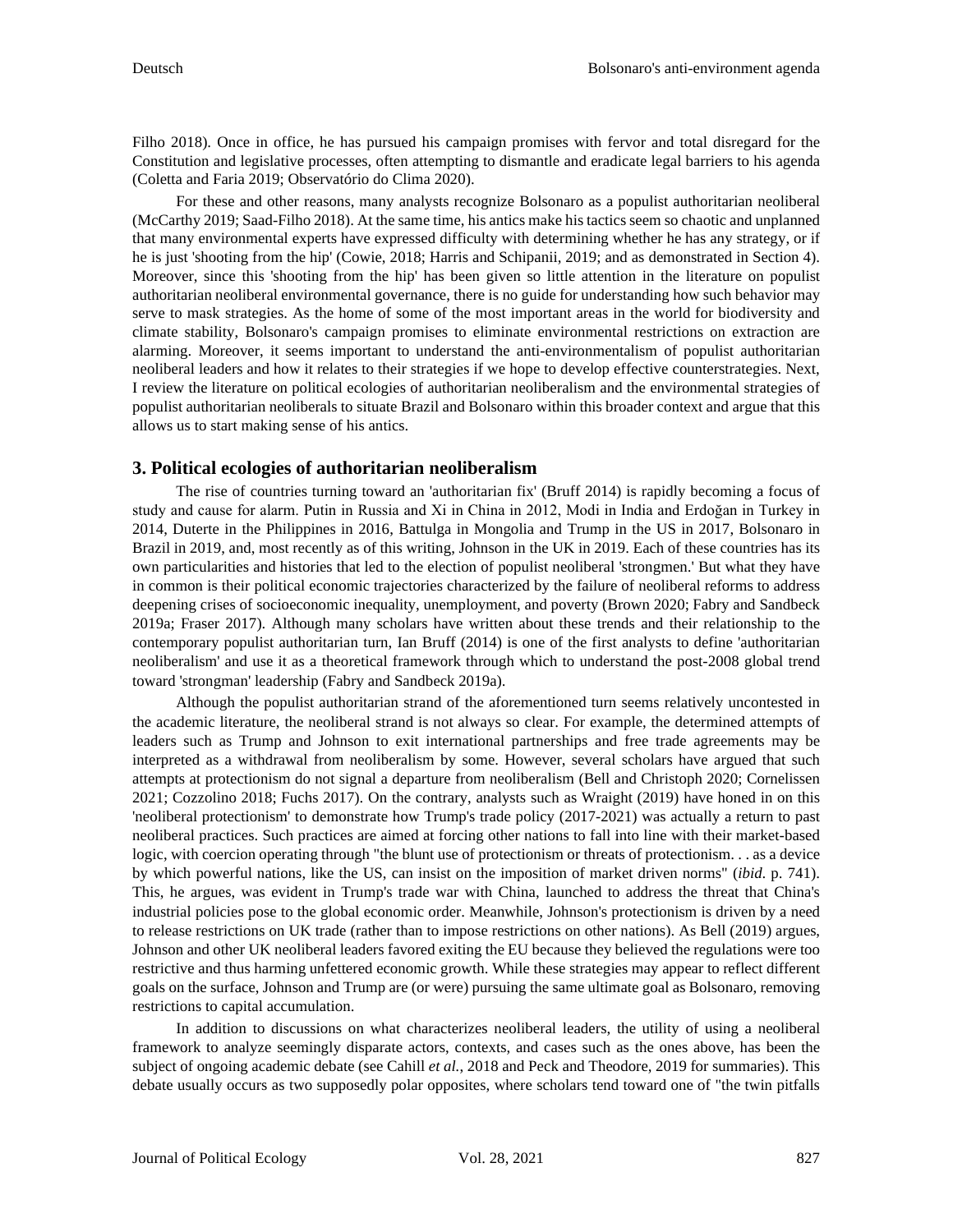of both monolithic fetishization, on one hand, and endless contextualization on the other" (Holmes and Cavanagh 2016, p. 201). However, Brenner and Theodore (2002) argue that 'actually existing neoliberalism' is best understood as series of processes of neoliberal*izations*, that interact with local realities in contextdependent ways. Thus neoliberal proponents and leaders engage different processes and strategies of neoliberalization, depending on the tools and opportunities available to them (Dawes and Lenormand 2019; Peck 2013). Following Holmes and Cavanagh, Brenner and Theodore, Peck, and others, Dawes and Lenormand (2019) attempt to find a middle ground between the two pitfalls by "accommodating a fluid and variegated appreciation of contextual difference while maintaining a structural approach that recognizes the ways in which local differences and contextually embedded forms are shaped by wider processes" (p. X). This becomes ever more important as there is clearly an increasingly authoritarian tenor to these processes; that is to say leaders of contemporary democracies are increasingly engaging in such processes without consent (whereas before there was at least the illusion of it) (Brown 2020; Bruff 2014; Peck and Theodore 2019). This article builds on this work by using a populist authoritarian neoliberal framework to tease out local manifestations of populist authoritarian neoliberal tactics that may otherwise be lost in 'endless contextualization.'

Since Bruff's (2014) foundational article on 'authoritarian neoliberalism', references to the term and its broad applications have grown – often as collaborative efforts to grapple with the problem – at multiple conferences, in edited volumes and special issues, and in stand-alone articles. Such attempts to understand and theorize authoritarian neoliberalism in all its shapes and forms have covered myriad and broad topics, but few have focused on these as they relate to the environment. There was a notable lack of such analyses in the *Oxford Handbook of the Radical Right* (Rydgren 2018), which contained chapters on multiple themes and connections. The environment is also missing from several other prominent works on authoritarian neoliberalism, including Cas Mudde's (2019) *The Far Right today,* the special issue on 'Authoritarian Neoliberalism: Philosophies, practices, contestations' in *Globalizations* (Bruff and Tansel 2019b), and on 'Authoritarian Neoliberalism' in *Competition & Change* (Fabry and Sandbeck 2019b). This is certainly not for a lack of links between the two. Indeed, "(t)he connections between the widespread rise of authoritarian and populist leaders, administrations, and movements on the one hand and destructive trends in environmental politics and governance on the other are legion" (McCarthy, 2019, p. 305). Yet, to my knowledge, the only collaborative attempt to understand contemporary authoritarianism that includes a discussion of the environment, is the recent special issue in the *Annals of the American Association of Geographers* on 'Environmental governance in a populist/authoritarian era' (McCarthy, 2019).

In the introductory article to the *Annals* issue, McCarthy (2019) argues that:

…many contemporary authoritarian regimes are pursuing and deepening long-standing neoliberal goals with respect to the environment, removing restrictions on capitalist production by withdrawing from constraining international agreements and standards, rolling back domestic environmental protections, and appointing heads of polluting corporations to head the very agencies that are supposed to regulate those corporations. (p. 306)

Yet such practices have not occurred without dissent. And this is where authoritarian neoliberalism departs from its predecessor, 'progressive' neoliberalism. According to Bruff (2014, p. 116, emphasis in original), "(a)uthoritarian neoliberalism does not represent a wholesale break from pre-2007 neoliberal practices, yet it is qualitatively distinct due to the way in which neoliberalism's authoritarian tendencies . . . have come to the fore through a shift *toward* constitutional and legal mechanisms and *away* from seeking consent for hegemonic projects." Still, a major question remains: *How* do these shifts occur? In other words, how does one accomplish this elimination of the need for consent *without* . . . consent?

To answer this question, some have argued that authoritarian strategies include attempts to marginalize, discipline, and control "dissenting social groups and oppositional politics rather than strive for their explicit consent or co-optation" (Bruff and Tansel 2019a, p. 234). With respect to the environment, Acara (2019) discusses how the strategies of centralization and lack of transparency and clarity in water resource governance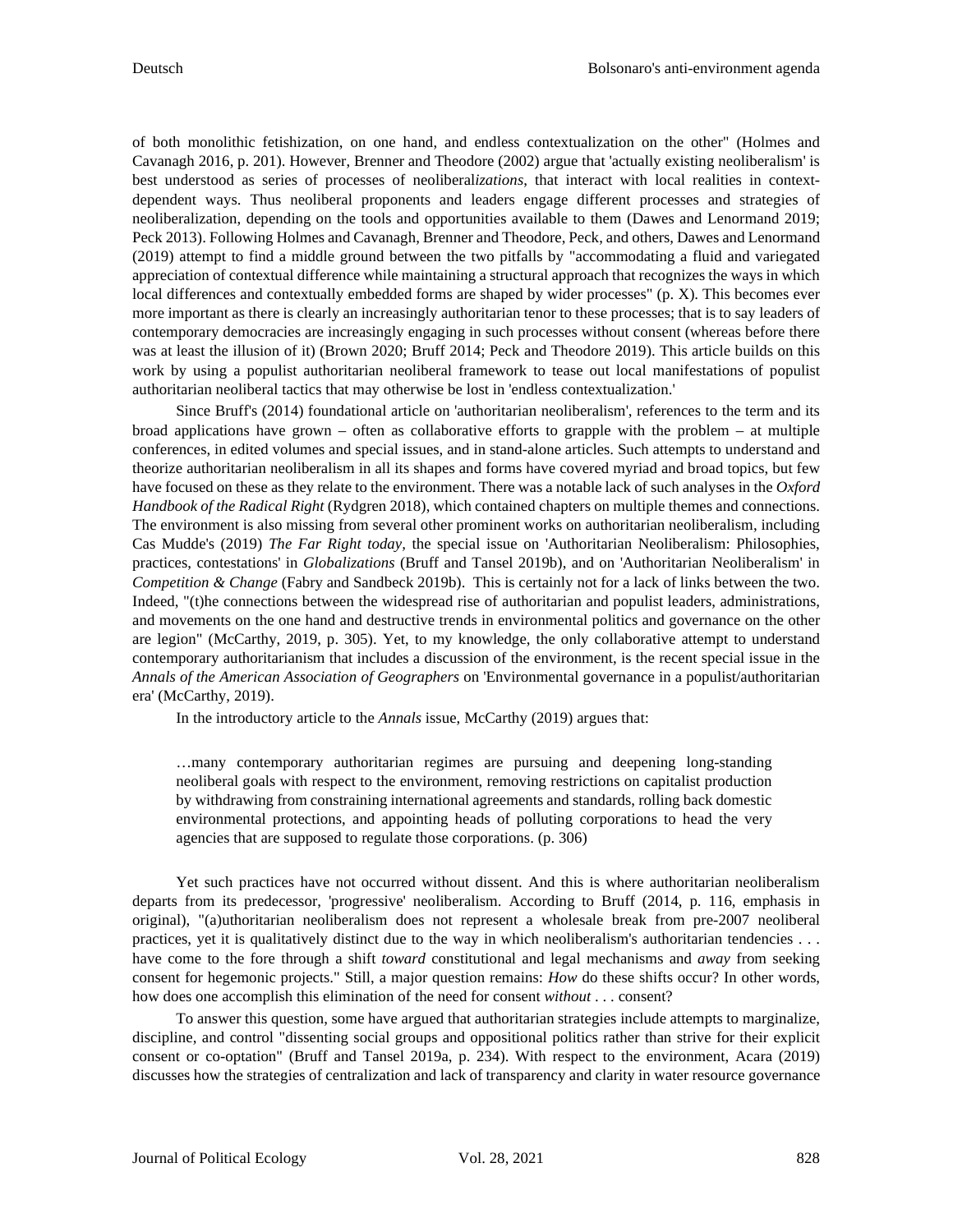in Turkey has normalized such processes in the country in general. Mullenite (2019) demonstrates how flood control infrastructure design and management have been used in Guyana to create and maintain ethnic divisions that served to support an ethnic nationalist authoritarian regime. Arefin (2019) describes how the Egyptian state has reframed the causes of environmental disasters in ways that support the continued control of the repressive regime. Rather than acknowledging the cause of a severe flood as a failure of environmental governance and a result of climate change, the Egyptian state claimed the floods were an act of terrorism. In this way, the state is able to simultaneously relieve itself of obligations with regard to environmental governance, while creating justifications for its continued restrictions of freedoms and use of force.

Several scholars have also noted manipulation of emotions by discursively linking values with political ideologies and agendas as a primary strategy of the far right, with some examining the specific ways this strategy is deployed with respect to ideas of climate change and energy extraction (Forchtner, Kroneder and Wetzel 2018; Graybill 2019; Lockwood 2018). Still others have observed the important role that discourses and narratives around peace and security play in helping secure authoritarian power and control over environmental resources (Kantel 2019). While studies such as these on environmental governance strategies during the shift to authoritarian neoliberalism have begun to emerge, few have addressed the antics – seemingly random and erratic behaviors and actions – that often accompany these shifts. Several studies have relied on the idea of 'spectacle' to explain how Trump's antics quickly gained him popularity and secured his win at the 2016 US Presidential election (Fuchs 2017; Hall, Goldstein and Ingram 2016; Kellner 2016). Pulido *et al.* (2019) show how Trump's rise in the use of 'spectacular racism' corresponded to an intensification of environmental deregulation. They argue that the 'spectacular' ways in which Trump deploys his racism, amongst others, functions to effectively mask the processes of environmental deregulation as they unfold. However, few studies have gone beyond the distractive aspect of 'spectacle' to examine the sense of chaos and confusion such antics create. Nor have studies interrogated how such effects add to the difficulty of identifying specific strategies, lending assistance to 'spectacle' in masking the shift to authoritarian neoliberalism and hampering efforts to stop or reverse it.

Bolsonaro demonstrates some of the same antics characteristic of Trump's campaign and presidency, and many environmental experts have struggled to make sense of his anti-environment strategies. As discussed above and in alignment with other populist authoritarian neoliberal leaders, Bolsonaro has clearly stated that he intends to remove barriers to capital accumulation. Thus, to make sense of Bolsonaro's anti-environment strategies, I begin with the assumption that such strategies are likely to proceed with the main goal of restructuring federal governance mechanisms to eliminate barriers to capital accumulation. Antienvironmentalist enmity, then, serves as a vehicle for de-legitimizing supporters of environmental safeguards and thus becomes an insurance policy against the resurrection of impediments to unrestrained accumulation. Accordingly, by asking the question "How does each strategy accomplish the goal of removing barriers to capital accumulation?" we can begin to fit Bolsonaro's strategies into a framework that allows us to make sense of his seemingly random tactics. To begin this work, I explain how the 'firehouse effect' may make it difficult to tease out Bolsonaro's strategies, but that viewing Bolsonaro's anti-environmentalism through an authoritarian neoliberal lens helps to bring these into clear(er) focus. Thus, I outline five major strategies of the Bolsonaro administration, demonstrating how they might serve the neoliberal goal of removing barriers to capital accumulation by weakening protective environmental measures and intensifying anti-environmentalist enmity to hamper advocates' ability to fight back.

### **4. Making sense of Bolsonaro**'**s strategies**

In order to understand and track Bolsonaro's strategies with respect to the environment, I went to Brazil three times in 2019 for a total of 12 weeks to interview, and re-interview, 35 environmental experts in government agencies, academia, and environmental/socioenvironmental non-governmental organizations (ENGOs/SENGOs). My understanding of these strategies comes from these interviews, participant observation,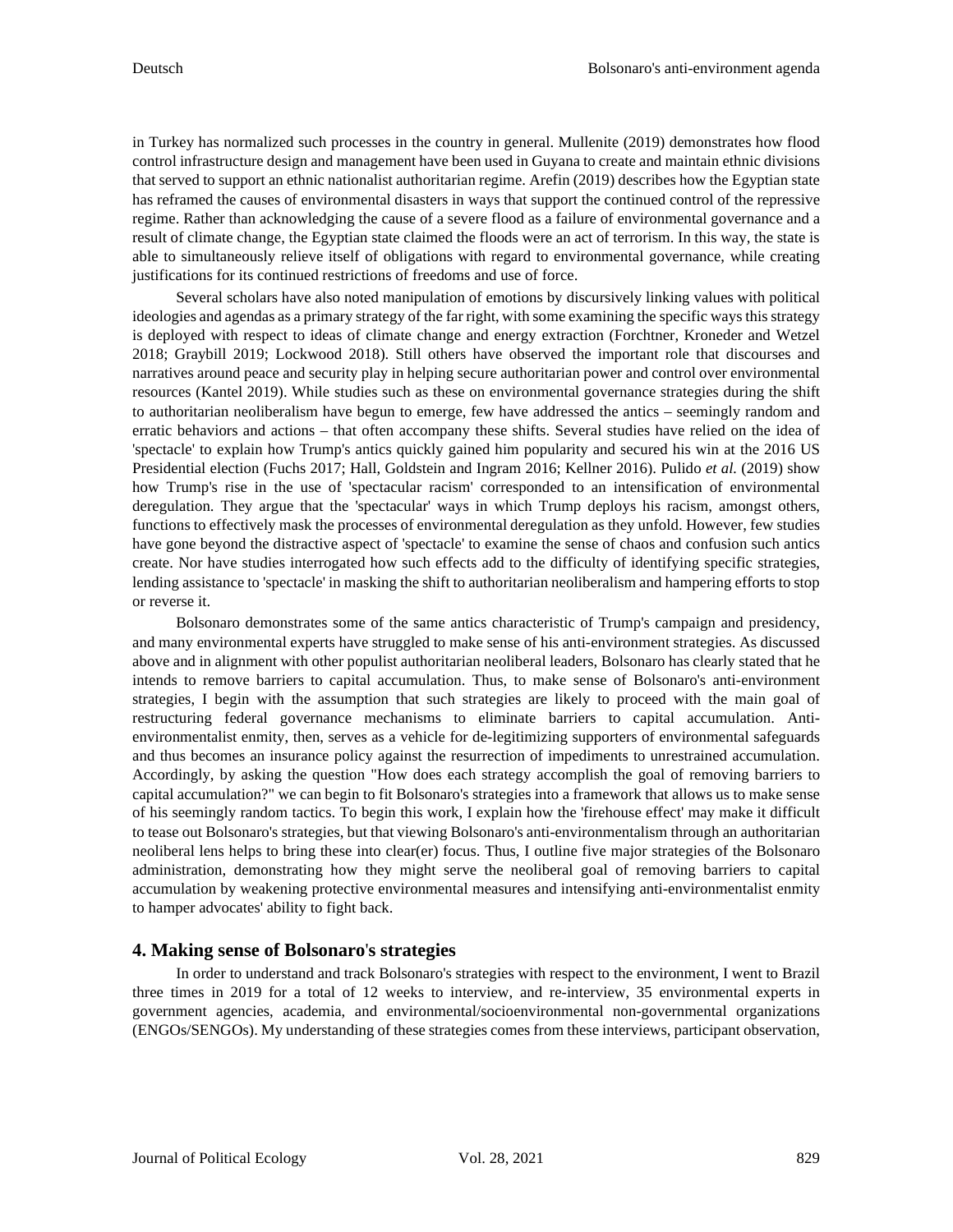and casual conversations, as well as from a review of secondary sources – particularly popular news media, which were used for verification and clarification of facts and events referred to by interviewees.<sup>[7](#page-7-0)</sup>

When asked about Bolsonaro's anti-environment strategies and potential counterstrategies, the majority of interviewees relayed a sense of chaos and confusion. "People are totally lost and don't know what to do", explains an ICMBio employee (March, 2019). This includes employees in senior positions who were "kind of lost and confused and following orders." (*ibid*.) According to a founder of a major ENGO, Bolsonaro's strategy "changes from one day to the other without telling all of his team" as her co-founder chimes in "childish behavior" (March 2019). Another interviewee explained "We're trying to be kind of focused because there are so many threats from different directions" (ENGO employee specializing in public policy, April 2019). Even by July, the sentiment was "everybody is I think still (saying), '… This is very different. This is very strange, how do we act now?" (SENGO executive team member, July 2019). And although several interviewees had devised ways of developing counterstrategies by October, there was still an overall sense that "we are in this completely crazy situation that things happen (all the) time . . . there are so many things that happen here, like surreal things" (Director of SENGO, October 2019).

Rather than simply referring to Bolsonaro's erratic behaviors as antics, one of the interviewees referred to these as the 'firehouse strategy', where innumerable 'fires' are set and draw out 'fire fighters', leaving the 'firehouse' empty and the 'fire fighters' mired in chaos. Or, as the interviewee put it: ". . . (the extreme right government) say(s) lots of stupid and crazy things for people to try to address these absurdities. And then, behind, they make very important changes in law" (ENGO employee specializing in public policy, April 2019). It mirrors Trump's strategy of spectacle as described above, yet it is unclear whether Bolsonaro is engaging such a strategy with intention.<sup>[8](#page-7-1)</sup> Such an analysis is beyond the scope of this article, but the effect is nonetheless notable, and goes beyond spectacle as it carries a significant component of confusion. Thus, I argue that the 'firehouse *effect*' is brought on by at least six behaviors of a leader:

- 1) making statements that conflict with actions;
- 2) making statements about intent to do something, then retracting the statement shortly afterwards;
- 3) lying or making misleading statements;
- 4) issuing statements and/or decrees that clearly reveal an intent to perform illegal and/or unconstitutional acts;
- 5) making offensive statements about marginalized categories of people; and
- 6) doing all of these things in constant and rapid succession.

The composite of these elements is often mistaken for incompetence, but whether or not incompetence is at play, the *effect* is that it makes it difficult to identify particular strategies.

Bolsonaro's 'firehouse effect' is rich with examples of all of the above elements. His statements about the environment frequently conflict with his actions, such as his profession of "profound love and respect for the Amazon" (T. Phillips 2019) and his declaration that "protecting the forest is our duty, acting to combat illegal deforestation and any other criminal activities that put our Amazon at risk" (Fox and Lang 2019), while simultaneously weakening protection of the Amazon, leading to the highest deforestation rate in over a decade

<span id="page-7-0"></span> $7$  To be cited, popular news media sources had to have an Ad Fontes reliability score of 40 or above (see [www.adfontesmedia.com\)](http://www.adfontesmedia.com/), a Media Bias/Fact Check factual reporting assessment of "high" (see www.mediabiasfactcheck.com), or were recommended by interviewees as a known reliable news source in Brazil (e.g.

<span id="page-7-1"></span>Folha de S. Paulo).<br><sup>8</sup> At a ministerial meeting in May 2020, the minister of environment (Salles) suggested that the administration take advantage of the opportunity of the media's preoccupation with the COVID-19 crisis, as the numbers of cases and deaths continued to surge in Brazil, to work on environmental deregulation "while we are at this moment of tranquility in terms of press coverage" (Bragança and Menegassi 2020; Uribe 2020). This suggests that the administration is both aware of the political advantage of distraction *and* more than willing to exploit such opportunities.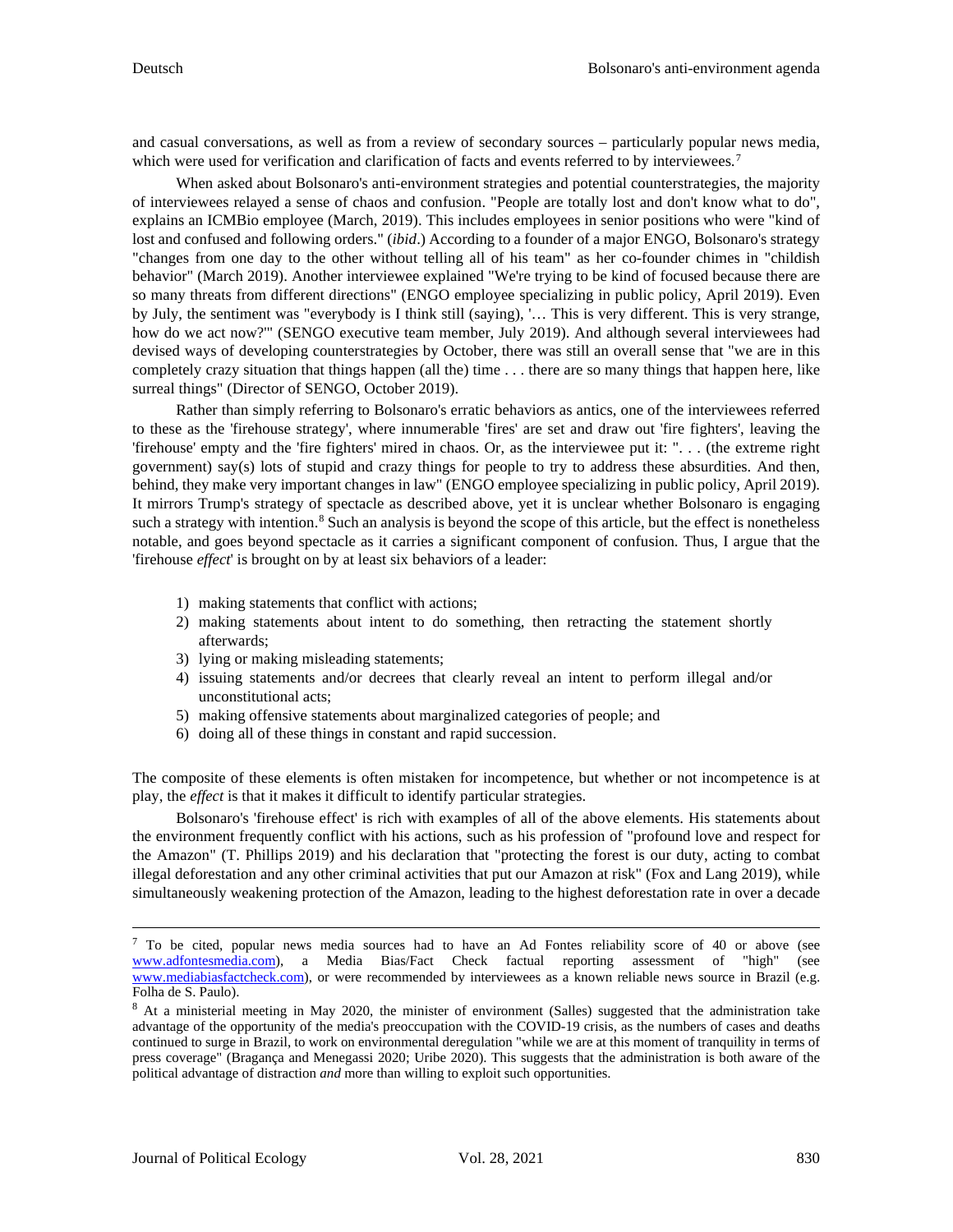(Climainfo 2019; Uribe, Coletta and Moreira 2019). As mentioned above, he has also said that he would merge the ministries of environment and agriculture, later deciding not to (Casado and Londoño 2019; globo.com 2018). He stated an intent to leave the Paris agreement, but later withdrew his statement (Viscidi and Graham 2019). Aos Fatos, an independent fact-checking agency in Brazil, analyzed 149 statements made by Bolsonaro in the first 10 weeks of his presidency and found that 55% of those statements "were completely false or had some degree of error" (Aos Fatos 2019). He has attempted to move the demarcation of indigenous lands from the Ministry of Justice to the Ministry of Agriculture even after Congress rejected the move (Fox and Lang 2019), issued a decree to ease restrictions on guns (Harris and Schipanii 2019), and attempted to abolish the majority of civic spaces within the administrative structure for public participation (Decree No. 9,759 of April 11, 2019). All of these were rejected by either Congress or the Supreme Court as unconstitutional (Arbex 2019; Coletta and Faria 2019; Harris and Schipanii 2019). Bolsonaro's racist, misogynistic, and homophobic comments are now well known (Borba 2020; Kaul 2021; Lehman 2018; Da Silva and Larkins 2019). Although it remains unproven, several journalists have suggested that, as Trump did, Bolsonaro uses outrageous and offensive comments to distract from scandals, such as when his son was accused of money laundering (see for example Phillips, 2020; Romm, 2019).

All these elements of the 'firehouse effect' are mobilized constantly and in rapid succession, earning Bolsonaro his reputation of 'shooting from the hip' (Cowie 2018; Harris and Schipanii 2019). In the first three weeks of his presidency alone, the Bolsonaro administration announced restrictions on international NGOs and all NGO partnerships with environmental civil service agencies, moved the responsibility of the demarcation of indigenous lands from the Ministry of Justice to the Ministry of Agriculture, eliminated the responsibility of ensuring LGBT rights from the Human Rights Ministry, issued a decree to reduce national ministries from 29 to 22, reviewed government contractors and fired those who didn't share the political ideologies of Bolsonaro's administration, scaled back environmental enforcement, pulled out of a UN Migration accord with 160 signatories, eased restrictions on gun ownership, and legalized the use of 131 previously restricted pesticides. I suggest that this rapid deployment of anti-advocate measures are masked, at least initially, as advocate social movements<sup>[9](#page-8-0)</sup> try to keep up and triage responses, by the multiple ways Bolsonaro deploys elements of the 'firehouse effect' as he dismantles measures meant to protect the environment, as well as human rights.

Below, to break through the 'firehouse effect', I explore five of Bolsonaro's anti-environment strategies and how these meet the two goals of weakening of protective environmental measures and delegitimizing supporters of those measures. Some of the strategies may not necessarily have been deployed as solely antienvironmental (i.e. they may be more anti-regulation in general), but certainly have at least a partial antienvironment agenda and are thus still notable.

### '*Skeletonizing*' *environmental administrative bodies*

When Bolsonaro initially proposed to eliminate the Ministry of Environment (MMA), collapsing it into the Ministry of Agriculture (MAPA), he was met with resistance not just from the opposition, but also by his constituents who thought it was a bad idea (Rocha, 2020; ENGO employee specializing in public policy, April 2019). Without at least the appearance of environmental care, many in the sector were afraid to lose their competitive edge in the global market, especially for beef and soy (Casado and Londoño 2019). So Bolsonaro decided to keep the MMA. On paper at least (Observatório do Clima 2020). But his administration eliminated two departments in charge of climate change and mitigation, as well as one tasked with fighting deforestation (Escobar 2019a) and moved the Brazilian Forest Service (SFB), which includes the rural environmental registry (CAR) to MAPA (Observatório do Clima 2020) under the supervision of Valdir Colatto, who worked against the Forest Code (Gonzales 2019). He also transferred the management of water resources to the Ministry of Regional Development (Observatório do Clima 2020). Meanwhile, Bolsonaro's new pro-agriculture minister of the environment, Ricardo Salles, was swift to demote almost all civil servant employees who held managerial,

<span id="page-8-0"></span><sup>&</sup>lt;sup>9</sup> Here, I take the commonly accepted definition of 'social movements' in Social Movement Theory literature: "collective challenges, based on common purposes and social solidarities, in sustained interaction with elites, opponents, and authorities. This definition has four empirical properties: collective challenge, common purpose, social solidarity, and sustained interaction" (Tarrow 2011, p. 9).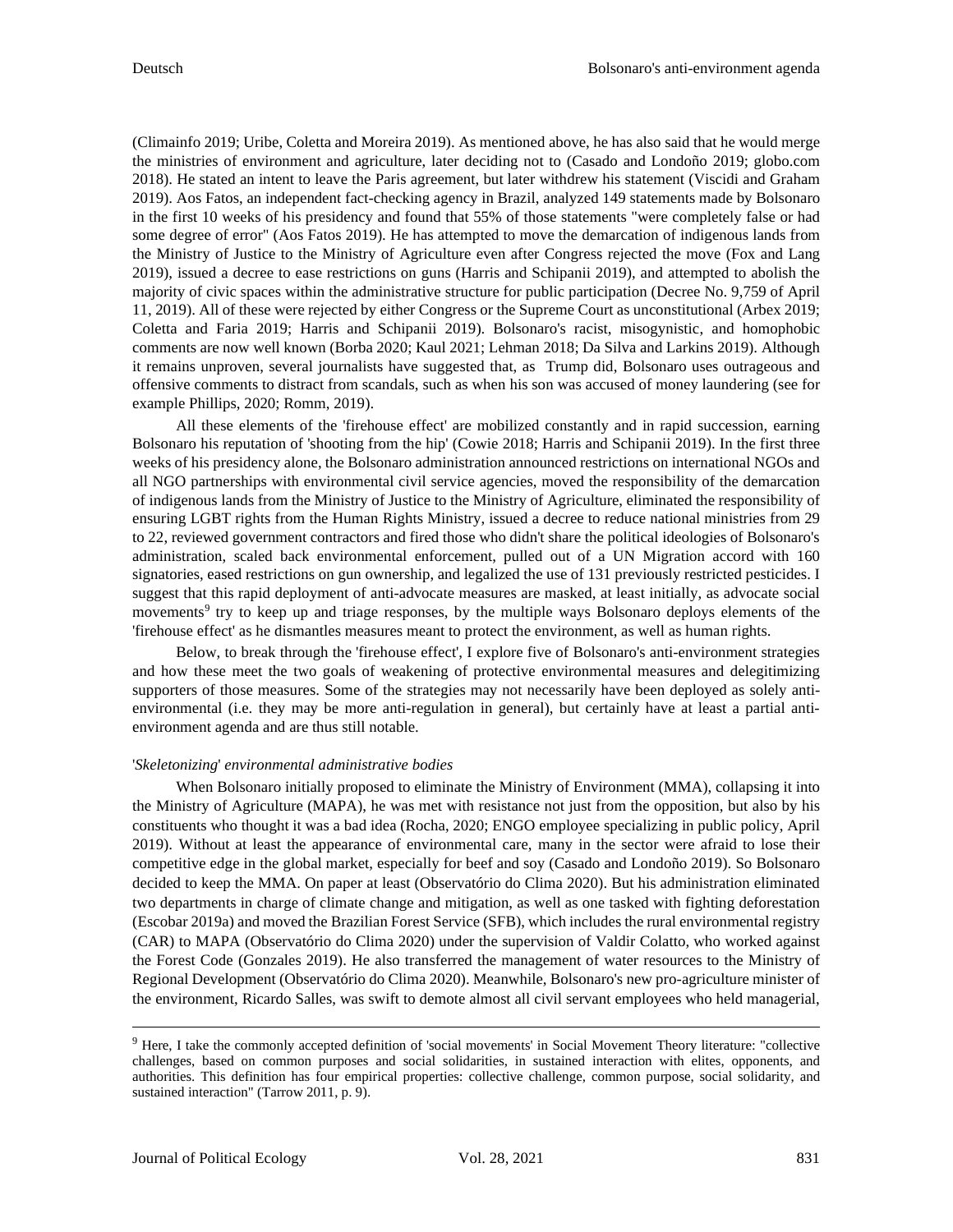coordination, and leadership positions in the Ministry of Environment, as well as ICMBio – the governmental unit that provides research and monitoring of protected areas and species to guide environmental regulations – and IBAMA, the governmental unit that enforces environmental regulations (Audi and Martins 2019).

The Bolsonaro administration has also been working hard at cutting the funding to ICMBio and IBAMA, with IBAMA receiving a 24% cut in its budget and the MMA spending only \$R 1.17 million (US\$402,500) on policy planning and management in the first eight months of 2019, compared to \$R 35.6 million (US\$8.4 million) in the same period the year prior (Girardi 2019). Employees of ICMBio and its affiliated research institutions that I interviewed for this project were aware that there had been some discussion on the restructuring of ICMBio and possible elimination of several research centers but, as of October 2019, they had still not received the restructuring plans, nor the budget for 2019. Understandably, this limited their activities, with several feeling that this was an intentional move to render them ineffective. Moreover, with each of my visits to Brazil, it was clear that living under such uncertainty, where one might lose their job at any moment, was wearing down on research center employees and their resolve. Many expressed an increasing feeling of despair, and exhaustion from being in a constant state of uncertainty, to the point where they were becoming apathetic as a protection mechanism. Referencing a quote of a biologist in a report by Bernardo Esteves (2019), one of the interviewees summed up the process by declaring: "(Salles is) working like a termite. He's destroying from inside and you cannot see it from outside. And inside everything is gonna be destroyed" (ICMBio employee, July 2019). I refer to this process as the 'skeletonizing' of environmental administrative bodies, where the basic structure is left in place, but all of the 'meat', the 'muscle', has been removed.

Although such 'skeletonization' of environmental administrative bodies is not new to the neoliberal landscape and has been occurring in various contexts for some time (Peck 2001), what signifies a shift toward removal of consent (and thus the authoritarian form of neoliberalism) is the silencing of MMA employees. According to several MMA employees, many of those who dissented, were fired (if they weren't tenured) or removed from their posts and demoted and/or given positions in remote areas of Brazil (if they were tenured). Others lamented the fact that "now, (the new government) close(s) our mouth and we can't say anything about anybody" (ICMBio employee, April 2019) complete with a media blackout order, which restricted them from posting or publicizing anything about their work, including conservation successes.

### Weakening of protective measures

The 'skeletonizing' of environmental administrative bodies has proven effective at weakening both the production of new protective measures and the enforcement of established ones. As of October 2019, the MMA was still 24% empty and only 21 out of 27 state superintendent positions in IBAMA remained open according to several government employees. In the first eight months of 2019, there was a 29.4% reduction in fines for illegal logging compared to the same period in 2018 (BBC News 2019a). This was not due to a decrease in illegal logging as deforestation increased 30% in the period of August 2018 to July 2019 compared to the previous year according to Brazilian Space Research Institute (INPE), which monitors deforestation by satellite (Dwyer 2019; Vaughan 2019).

Moreover, according to several employees in ICMBio, Bolsonaro eliminated the screening process for applicants for positions in national environmental agencies, which require technical expertise and experience. Instead, he encouraged environmental military police to apply (Acebes, Wilkinson and Téllez-Chávez 2019; Observatório do Clima 2020). Their main qualification then, as one interviewee pointed out, was that they knew how to take orders without question or thought. These new directors and presidents lack both in technical expertise and strategic planning for environmental stability (Acebes, Wilkinson and Téllez-Chávez 2019). Furthermore, according to several government employees, because all of the decisions are made by these new employees, and because they take orders from above rather than base their decisions on science and technical expertise coming from below, the situation has effectively rendered the MMA and all of its affiliated institutions ineffective.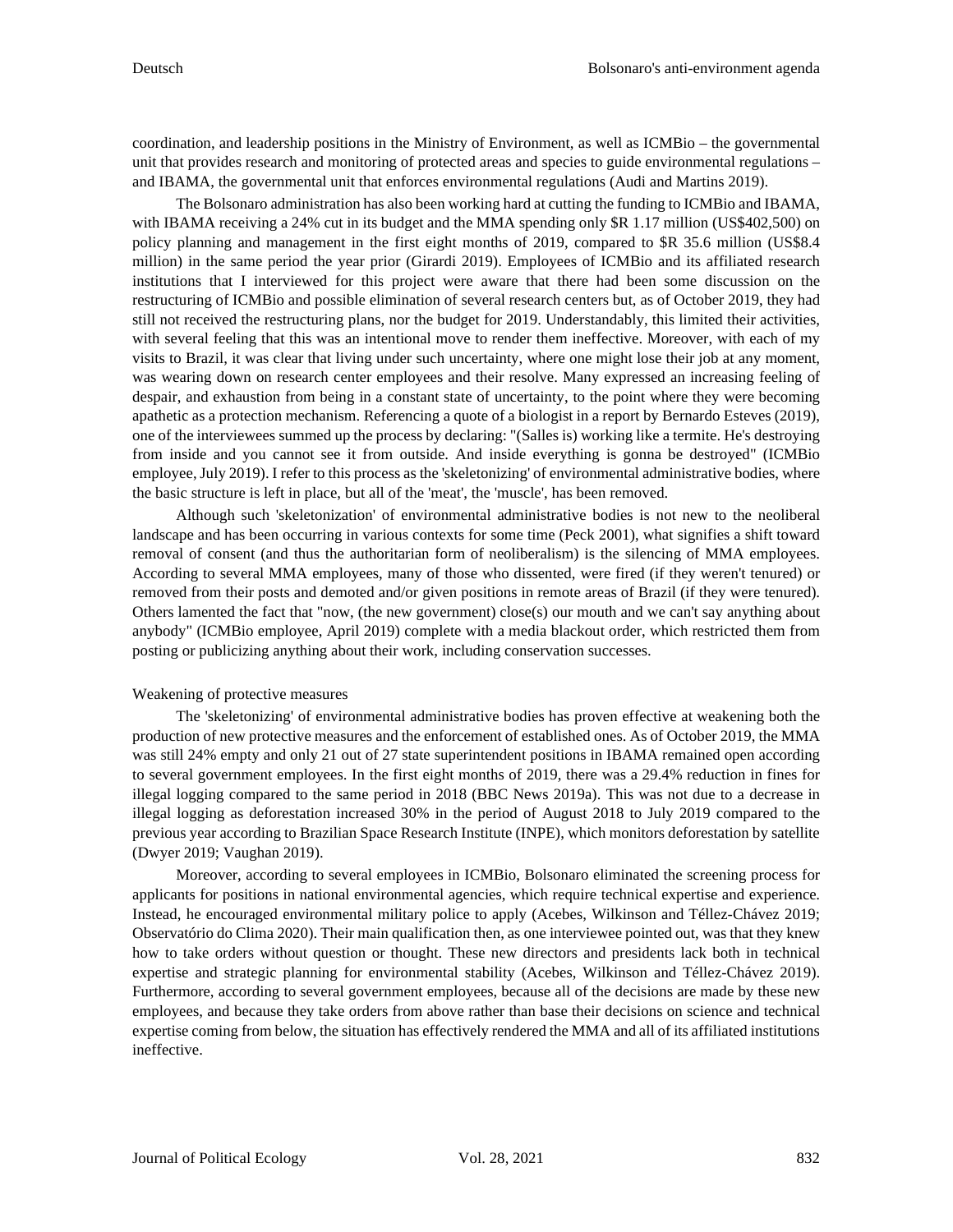### Anti-environmentalist enmity

Once Bolsonaro began to secure the ineffectiveness of the MMA and its affiliated institutions he was then able to use this ineffectiveness as further "proof" that such institutions are not working and are, therefore, unnecessary (as described by several interviewees and in Esteves, 2019). This adds to his claims that civil servants in the advocate movement are inept and incompetent (see Acebes *et al.*, 2019; Casado and Londoño, 2019). In response to the INPE report on deforestation, Bolsonaro attempted to discredit Ricardo Galvão, the space agency's director (Tollefson 2019). The public dispute led to Galvão resigning even though the satellite images and their associated data, which support Galvão's claims, are open and available to the public (BBC News 2019b). When he is not de-legitimizing supporters of protective measures, he accuses them of foul play, such as when he blamed NGOs for starting the Amazon fires that made international news in August 2019 (BBC News 2019b).

## *Dissolution of CONAMA and other civic spaces*

Going hand in hand with the skeletonizing of environmental administrative bodies is the dissolution of civic spaces. In March 2019, the Bolsonaro government issued a decree to dissolve Brazil's National Councils, terminate the National Social Participation Policy, and dismantle spaces within the administrative structure for public participation. Members who thought their councils were important were told to write a letter justifying the existence of the council within 48 days and the government would decide which councils to recreate. According to several interviewees, two of the major targets of these attempts were Conservation Unit councils and the national council for the environment (CONAMA). Fortunately, the Supreme Court limited the effects of the decree to those that were not established through legal mechanisms, but civic spaces were still greatly reduced (Coletta and Faria 2019). According to a manager of a major ENGO, "In the past . . . we have a way to talk with (environmental agency employees). Established places where we can talk . . . we don't have space anymore to talk" (October 2019).

CONAMA is a particularly important one of these spaces and included representatives from the state, private, and public sectors. In May 2019, the council was reduced from 96 board members to 23 and the selection process was replaced with a lottery-style draw for 13 of the board members (Acebes, Wilkinson and Téllez-Chávez 2019; Observatório do Clima 2020). Civil society lost the greatest number of seats, shifting the weight of the council towards the federal government, which maintains the ten fixed (non-lottery) positions. As one interviewee put it: "So now (the government has) a body that will issue rules and decisions in a way that interests them" (ENGO employee specializing in public policy, July 2019).

# Weakening of protective measures

CONAMA is responsible for deliberating on and advising government policy with respect to the environment and natural resources. As such, it sets the standards for environmental practices of businesses and corporations. Thus, shifting the power on the council in favor of the pro-business federal government allows for environmental measures to be interpreted in favor of business. This was made particularly clear with the highly controversial removal by the council of three Resolutions meant to protect the environment from private interests in September 2020 (Guimarães 2021). Moreover, the elimination of public participation in the form of various forums and councils, ensures a lack of oversight by and accountability to the public. The dissolution of public participation is itself a weakening of protective measures, but it also ensures that the public will have a reduced role (via their representatives) in deciding which protective environmental measures will be compromised to accommodate the expansion of businesses.

# Anti-environmentalist enmity

By reducing public participation in governance, restriction of access to information is justified and public representatives are forced to turn to secondary sources for updates on government discussions and operations. With Bolsonaro's history of publicly attacking environmental scientists and leaders (Angelo 2019; Tollefson 2019), this does not bode well for a balanced understanding of the actions of these guardians of protective measures.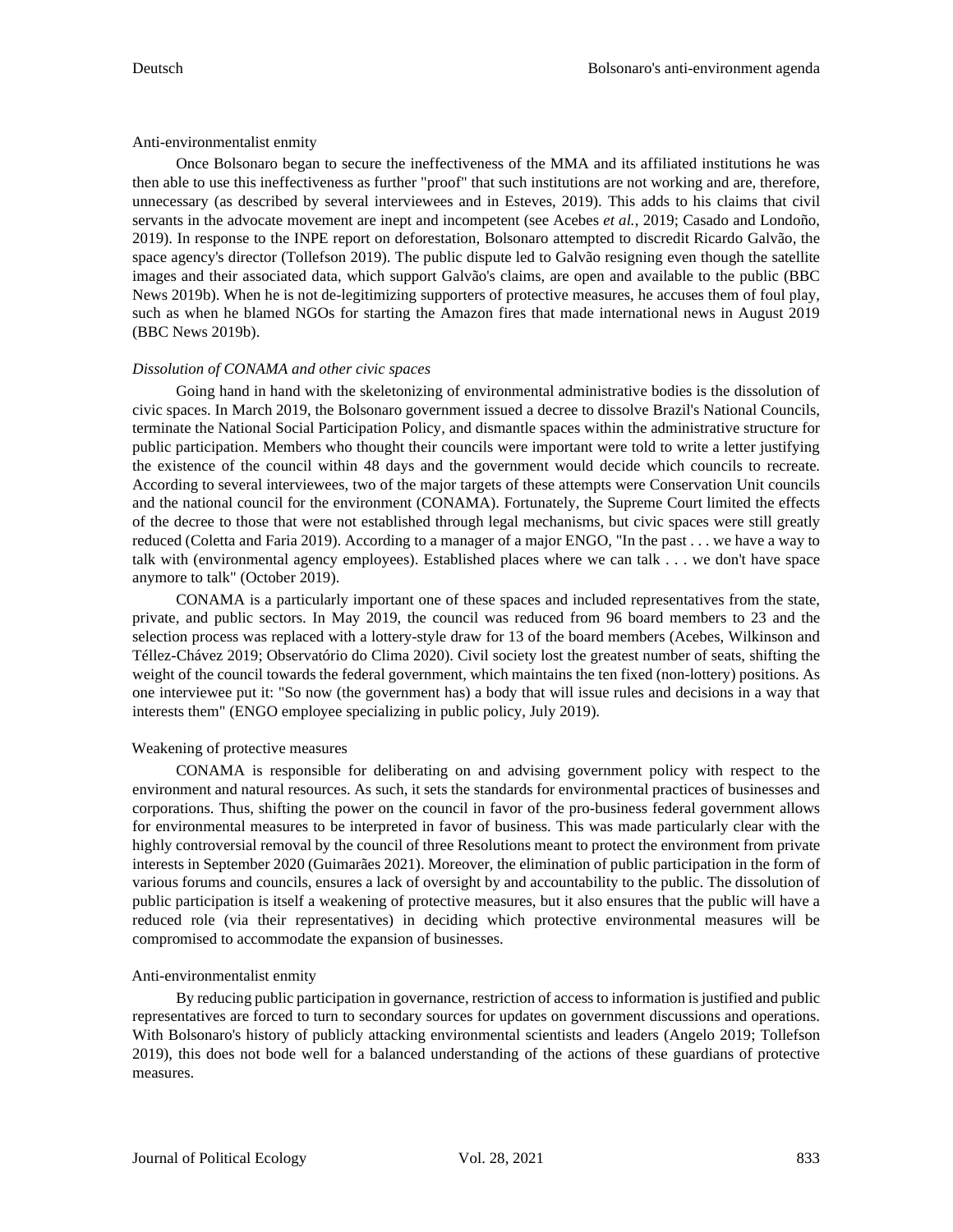### *Reorganizing within ministries*

Another tactic of the Bolsonaro administration has been to reorganize responsibilities within the ministries, especially to open up land for agricultural development and augment agribusinesses' control over land in general. Bolsonaro attempted to move the responsibility of the demarcation of indigenous lands from FUNAI (in the Ministry of Justice) to the Ministry of Agriculture (Acebes, Wilkinson and Téllez-Chávez 2019). This attempt failed.<sup>[10](#page-11-0)</sup> However, he did succeed in moving the body in charge of managing national forests, the Brazilian Forest Service (SFB), from the Ministry of Environment to the Ministry of Agriculture, as well as the management of water resources to the Ministry of Regional Development (Observatório do Clima 2020). The SFB is also responsible for the Rural Environmental Registry (CAR). Set up by the Forest Code of 2012, CAR requires a certain percentage of privately owned land to be set aside for conservation.

### Weakening of protective measures

The relocation of CAR essentially means that 'the fox is guarding the hen house' as the head of the SFB, Valdir Colatto, is a member of the agriculture voting bloc and worked against the Forest Code (Gonzales 2019). Additionally, the movement of CAR and SFB has particularly significant implications for the conservation of jaguars (Panthera onca) and their habitats since conservationists, according to interviewees in ICMBio, ENGOs, and academia, have been working with landowners and CAR to coordinate conserved lands into corridors for jaguar use. According to an interviewee, who is an employee of ICMBio, the use of CAR for jaguar corridors is further confounded by Colatto's pro-hunting stance, as more farmers will have guns. Poaching of jaguars due to conflicts with farmers is one of the major threats to the large cat in many areas of Brazil (Paviolo *et al*. 2016). And without the ability to utilize CAR to allow for more free movement of the animals, there are few other means to mitigate conflict according to the interviewee.

### Anti-environmentalist enmity

The intent behind the reorganization of ministries is clearly to allow agribusinesses to exercise control over the measures that restrict their activities (Acebes, Wilkinson and Téllez-Chávez 2019; Observatório do Clima 2020; D. Phillips 2019b). In the case of the relocation of CAR, jaguar conservationists have lost an important tool for jaguar conservation, hampering their ability to protect the jaguar from extinction. Since such processes are so complex, to the general public it may read as a simple failure of conservationists to do their jobs. Such is arguably the case with any tools for protecting nature that have been transferred to the hands of the very businesses that nature needs protecting from.

### *Defunding of NGOs and federal universities*

The next Bolsonaran tactic actually brings us full circle in a way: the attempt to defund NGOs. On January 14, 2019 Bolsonaro's Minister of Environment Ricardo Salles shut down "all agreements and partnerships with non-governmental bodies (NGOs) which are recipients of funds managed by the MMA, IBAMA (the nation's environmental agency), ICMBio (its national park management agency), and JBRJ (the Rio de Janeiro Botanical Garden Research Institute)" (Gonzales 2019) until he could audit them all himself, another part of the 'firehouse effect.' But it turns out he couldn't legally do that with NGOs that receive international funding and after much public outcry, he walked it back to just those NGOs receiving federal funding and not those "agreements or partnerships that have been already in execution" (Gonzales 2019). Still,

<span id="page-11-0"></span><sup>&</sup>lt;sup>10</sup> The reason the attempt to move the demarcation of lands failed is actually because of a recent Supreme Court case that set a precedent for presidential decrees. Presidential decrees have an expiration date, where they must be reviewed and approved by the legislative branch within 120 days. What this Supreme Court case did was establish that, if a decree expires before it can be approved, then it cannot be reintroduced in the same year. And this is also where the opposition's strength lies. Not only is the legal system strong, with sympathetic judges in the Supreme Court, but most of congress members are experienced, whereas many of the rural caucus members are new and inexperienced. For presidential decrees in particular, this works strongly in the opposition's favor. One of the biggest strategies to prevent a decree from passing before its expiration date is to talk as much as you can to kill time. Unfortunately for the newbies, they saw this as an opportunity to be seen and heard. So both sides of congress are talking hundreds of presidential decrees into expiration (Acebes, Wilkinson and Téllez-Chávez 2019).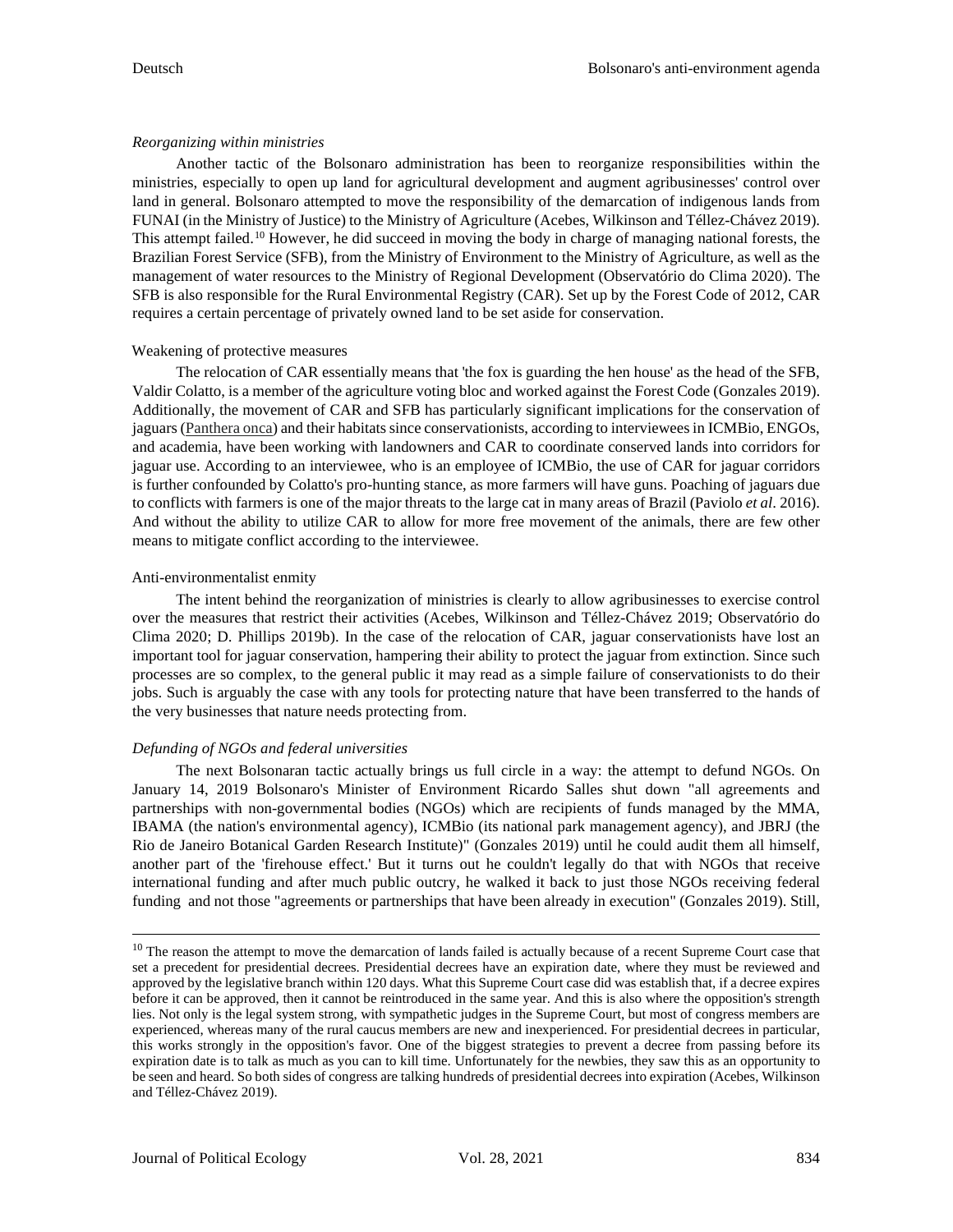he has made attempts at limiting and/or diverting international funding, such as the Amazon Fund. The Amazon Fund, set up in 2008, is an international partnership with developed nations, particularly Norway and Germany, to provide roughly \$US87 million annually "to prevent, monitor and combat deforestation, as well as to promote the preservation and sustainable use in the Brazilian Amazon" (Amazon Fund no date).

In addition to attempting to limit funding sources to NGOs, the Bolsonaro administration also took aim at funding for federal universities in late April 2019. First announcing plans to cut funding to sociology and philosophy departments, this morphed into a 30% funding cut to Brazil's three major universities, and then a 30% cut to all federal universities (Redden 2019). The funding cuts were especially meant to target nonutilitarian disciplines in order to "focus on areas that generate an immediate return to the taxpayer, such as: veterinary, engineering, and medicine" (Bolsonaro 2019). In addition to the budget cuts, the administration also froze funding for more than 3,000 postgraduate research scholarships (Escobar 2019b).

### Weakening of protective measures

According to several ENGO employees, many of the ENGOs in Brazil have been able to maintain their international funds, since such funds are not (yet) subject to government oversight. According to one interviewee in the ENGO sector, some of the ENGOs that lost funding have shifted their funding sources to Brazilian states. However, the actions of the Bolsonaro administration to dramatically redefine the rules of the Amazon Fund, particularly to restrict the use of funds by NGOs to combat deforestation and to compensate property owners for land confiscated in protected areas, has led to Norway and Germany freezing their funds (Observatório do Clima 2020). As a result, those NGOs that received funding from the Amazon Fund have had to suspend projects and reduce their staff, according to several employees of these NGOs. This inevitably has implications for their ability to combat deforestation in the Amazon.

By limiting funding to non-utilitarian disciplines in academia, the Bolsonaro administration silences the critical voices of intellectuals and by freezing funds for postgraduate research, they reduce a key source of information that drives environmental policy. Thus, defunding of federal universities serves to degrade the foundation on which protective environmental measures are built.

### Anti-environmentalist enmity

When the Amazon fires raged in August 2019, increasing by 84% over the previous year according to INPE (BBC News 2019b; Taylor 2019), the fires were widely regarded by conservationists as being attributable to the rise in deforestation to clear land for agricultural development (BBC News 2019b; Spring and Eisenhammer 2019). Bolsonaro, whose policies and rhetoric likely enabled this deforestation (Escobar 2020; Londoño and Casado 2019), indicated that environmental NGOs had intentionally set the fires to garner support and bolster funding (BBC News 2019b; Observatório do Clima 2020). When these claims were found to be unsubstantiated, he doubled down, indicating that Leonardo DiCaprio played a role in inciting the fires (Observatório do Clima 2020). While Bolsonaro's claims of the involvement of NGOs and DiCaprio in the fires was unsupported by evidence, a few cursory glances at the social media pages of environmental NGOs at the time suggests that efforts to de-legitimize them was in full swing.<sup>[11](#page-12-0)</sup>

By defunding academic institutions and especially critical social science and research, the Bolsonaro administration ensures the isolation of critical social scientists and a lack of science to support their claims. This, combined with Bolsonaro's attacks on social scientists as "cultural Marxists", who are supposedly aligned with oligarchs to undermine traditional values (Redden 2019), then serves to exacerbate the animosity towards critical social scientists and environmentalists. Our group of researchers experienced this first-hand. While eating at a restaurant in Atibaia, we were approached by the owner, who had clearly had quite a few drinks. Emboldened by his intoxication, he asked what we were doing in Brazil. We explained that we were there for research, but avoided the topic we were there to study (environment and conservation). He increasingly became more aggressive, asking us what we thought of Bolsonaro. We did our best to politely avoid the questions and state that we were simply there to enjoy a pleasant meal. Eventually he very oddly set a glass bottle down on

<span id="page-12-0"></span> $11$  At the time of writing, it appears that the negative and threatening comments on social media have been brought under control.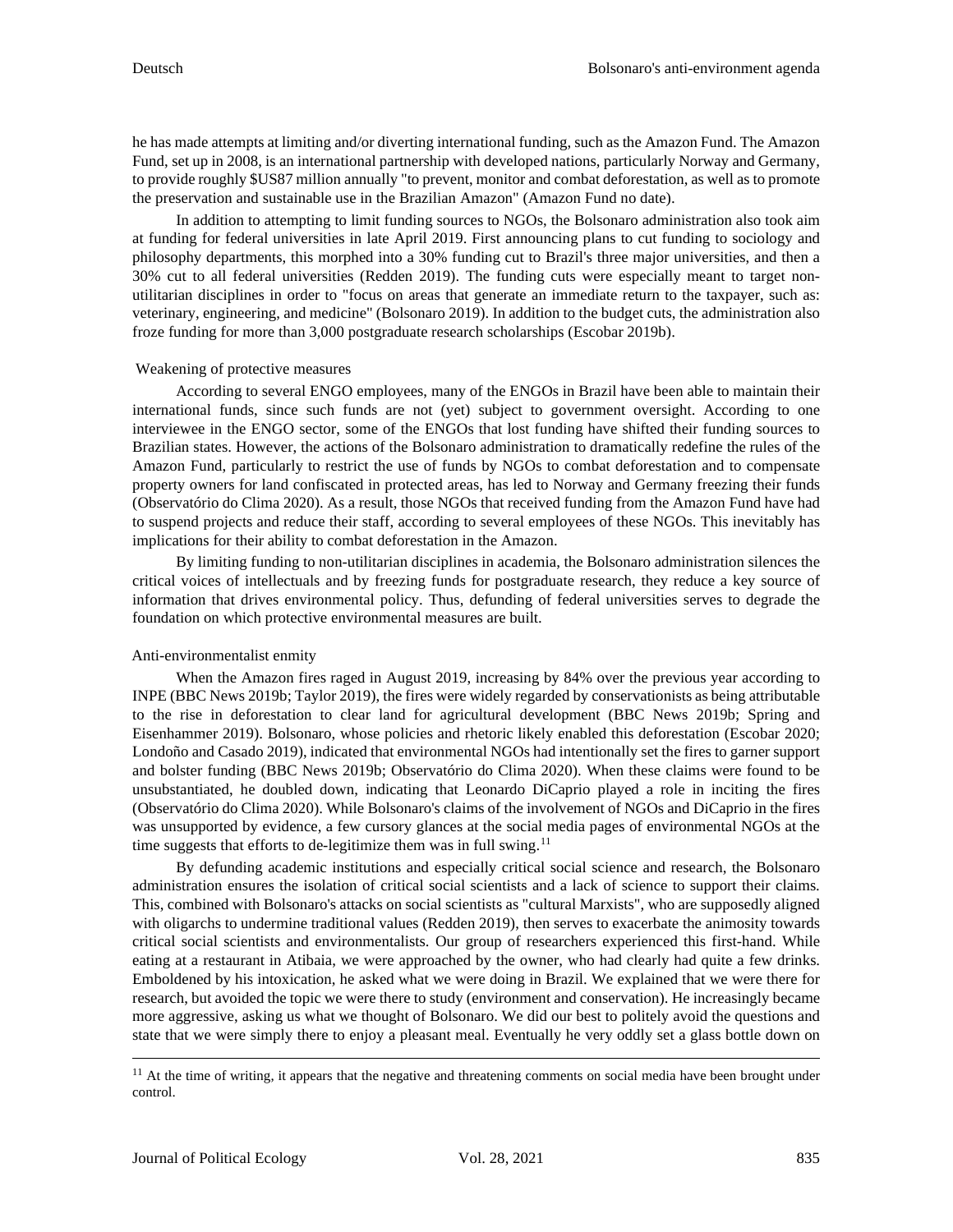our table and let it roll off the table to smash while maintaining eye contact with us. The two men who were accompanying him urged him to step outside and get some air and, luckily for us, he did. But the whole episode served to bring the anti-intellectual and anti-environmentalist enmity into full focus. It was clear that we, and any intellectual environmentalists, were meant to feel intimidated and unwelcome.

### *Cooptation of exceptional environmental measures in times of crisis*

In *States of Exception*, Agamben (2005) shows how governments use exceptional historical moments to increase their power by using crises to justify the suspension of constitutional rights and laws and the extension of military power. Similarly, Naomi Klein (2007) argues that capitalists also use large-scale disasters, in what she calls disaster capitalism, to extend their power by creating opportunities for new forms of capital accumulation in such a way that capitalism not only profits from the disaster itself, but from the distraction created by the disaster. In Brazil, Bolsonaro appears to be using crises of extreme forest loss to create opportunities to both extend military powers and to secure opportunities for capital accumulation.

Thus, a sixth strategy that emerged during the COVID-19 pandemic, one that was also visible during the Amazon fires in the summer of 2019, is the use of the precedence of exceptional protective measures to guard against deforestation as justification for increased military presence in sensitive forested areas. The militarization of the Brazilian Amazon is not new and dates back over a century, with various Brazilian governments setting up military forces in the biome to prevent enemy infiltration of the sparsely populated areas, as well as to open opportunities for new extractive practices (de Castro, Van Dijck and Hogenboom 2014; López 2009). However, what *is* new is the use of forest protection in times of crisis as an excuse to increase military presence in the Amazon. Although Luiz Inácio Lula da Silva (aka Lula) used the military to battle deforestation during his presidency, he did so as part of a robust environmental strategy (Brands 2011). In contrast, the need to protect the forest under Bolsonaro is a direct result of the *lack* of enforcement of environmental regulations under his administration (BBC News 2019b; Spring and Eisenhammer 2019).

When news of the raging Amazon fires generated global concern in 2019, Bolsonaro sent the army to combat the fires and they remained there until late October (Garcia 2019). Then when Bolsonaro created a new Amazon Council in January 2020, he simultaneously created a new Environmental Police force composed of state military police to support the new Council, also headed by a retired military general, Hamilton Mourão, who openly supports mining development in the Amazon (Rocha 2020). As deforestation increased under the cover of the COVID-19 pandemic with the fire season approaching, Bolsonaro deployed the military to the Amazon in May 2020 by Decree 10.341/2020, three months earlier than in 2019. Importantly, the Decree also put environmental protection of the Amazon under the control of the army. And in October 2020, the newly formed Amazon Council announced that the military would remain in the Amazon until April 2021 (Carvalho 2020). I argue that, although the use of the military to protect the Amazon from foreign infiltration and to expand extractive opportunities has a long history, what is new is that it is being done under a democracy where there should (presumably) be consent. Under military rule, there was no such presumption.

#### (Not) Weakening protective measures

In this case, rather than weakening of protective measures, this strategy takes advantage of such measures to secure opportunities for extraction. While the decrees to deploy the military to the Amazon stated, in part, the intent to help combat fires, others believed this to be a smokescreen to further militarize the Amazon as part of a plan to expedite the opening of the biome for extractive industry (Dias 2019). Known as the Barao do Rio Branco Plan, a project proposed by Bolsonaro shortly after taking office would introduce a new hydro-electric dam, bridge, and highway extensions to allow for easier access to areas of the Amazon. The proposed project has drawn wide criticism from socio-environmentalists due to its lack of acknowledgment and/or assessment of potential effects on important biodiversity preserves, indigenous reserves and *quilombo* communities (D. Phillips 2019a; Rocha 2019) and there has been some indication that the increased militarization of the Amazon is associated with this project (Dias 2019).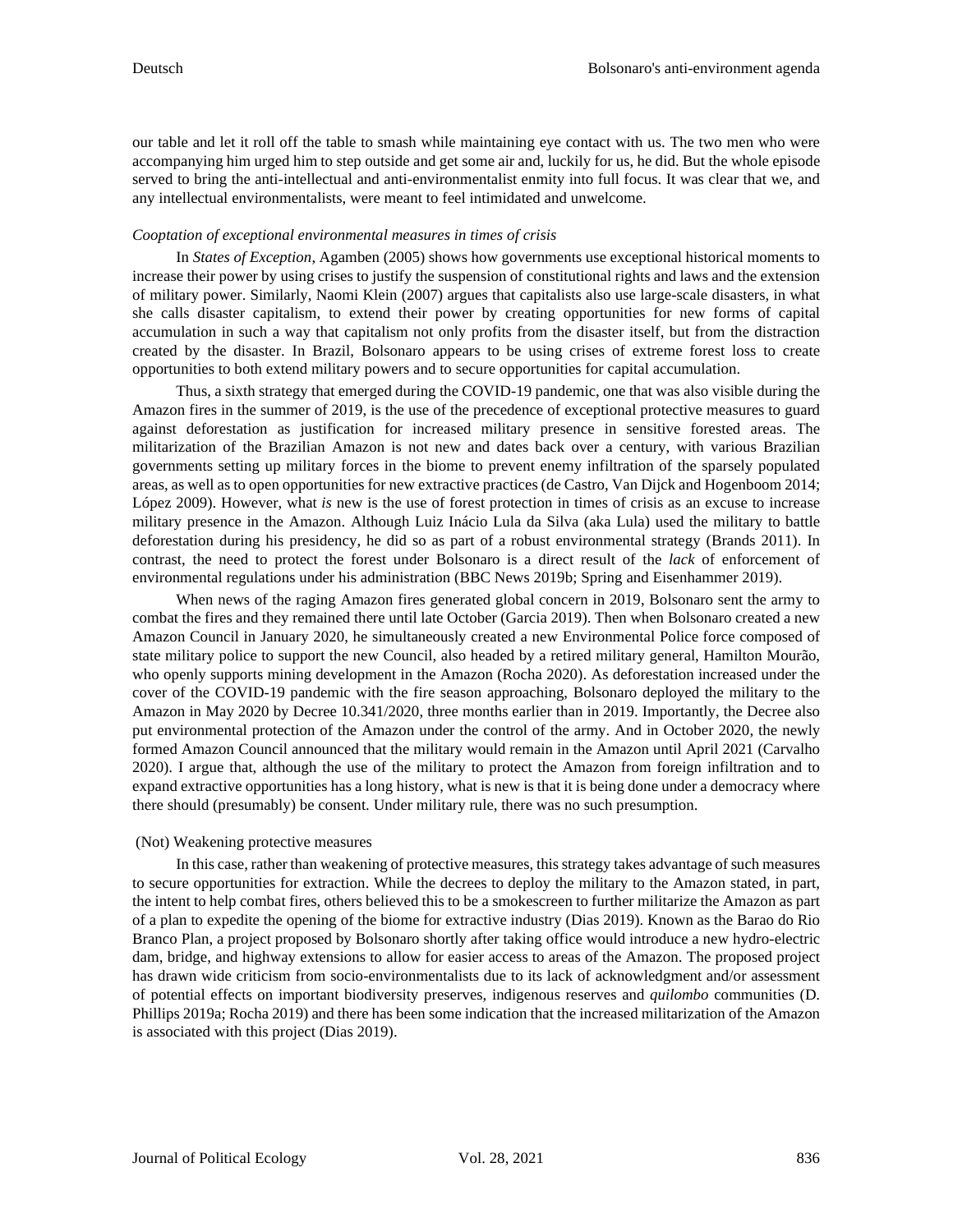Anti-environmentalist enmity

As stated elsewhere, IBAMA is the Brazilian agency normally charged with monitoring and enforcement of environmental regulations. However, Bolsonaro's 2020 budget included a 25% cut to IBAMA's forest monitoring programs (Rocha 2020). Additionally, the creation of the Amazon Council and an Environmental Police force staffed by military personnel, as well as Decree 10.341/2020 – which among other things put environmental protection of the Amazon under the control of the army – superseded IBAMA's oversight of deforestation in the Amazon (Bonduki 2020; Soares 2020). By displacing the non-military government officials of IBAMA and defunding its forest monitoring programs, the Bolsonaro administration is simultaneously making a statement that IBAMA is not capable of performing its duties, while also ensuring that they are unable to do so.

# **5. Conclusion**

Fisher (2019, p. 384) writes, "(E)nvironmental law engages all the institutional and legal resources of a constitutional democracy to operate—public discourse, expertise, public administration, legislation, accountability, dispute resolution, multi-level governance and much else besides." Bolsonaro is actively removing each of these resources at the national level. Meanwhile, as Brazil's forests continue to suffer from unsustainable levels of deforestation (Silva Junior *et al*. 2021) and record numbers of fires (Muniz, Fonseca and Ribiero 2020; Watanabe 2020), scientists are predicting that 40% of the Amazon rainforest could become savannah in the near future unless more is done to combat deforestation and climate change (Staal *et al*. 2020). It is thus more critical than ever to understand why and how Bolsonaro is accomplishing the dismantling of federal environmental safeguards and institutions. Moreover, while such processes are understood to occur in shifts from "progressive" to authoritarian neoliberalism, there is still a broad gap in analyses on *how* this shift occurs. This article attempted to narrow this gap by conceptualizing Bolsonaro's anti-environment antics within the broader context of the contemporary authoritarian neoliberal turn.

Following Poulantzas' (1978) analysis of 'authoritarian statism', Bruff (2014, p. 125) describes the 'authoritarian fix' as a restructuring of state institutions to remove barriers to capitalist accumulation. As such, I approach the analysis of Bolsonaro's strategies with the assumption that they aim to remove barriers to capital accumulation. I show how each strategy accomplishes this goal by either weakening environmental measures that place limits on capitalist extraction, or by strengthening measures that can be used to extend military power and expand control over resources for extraction. But Bolsonaro must simultaneously remove the guardians of the protective environmental measures to prevent their return, and I suggest that he accomplishes this by engaging anti-environmentalist enmity to de-legitimize the supporters of environmental regulation.<sup>[12](#page-14-0)</sup>

On a final note, while this article focused on Bolsonaro's far right government, caution is warranted in assigning authoritarianism as it relates to environmental governance as a (strictly) far right phenomenon. Recent explorations of post-political trends indicate that the far right are not alone in removing dissent in favor of unrestrained capitalism. Post-politics, or the yielding of power based on global ideological visions of the world to technocratic expertise (Žižek 1999), is increasingly rearing its head in environmental politics. Fletcher (2014) describes the "orchestrating of consent" to neoliberal agendas in the 2012 International Conservation Congress, where dissent is dispensed with through multiple strategies geared toward creating the illusion of consent to the neoliberal hegemonization of international conservation. With its focus on faith in 'objective' technocratic knowledge as authority, the post-politicization of environmental governance stands in stark contrast to methods of removal of consent by authoritarian neoliberals, which often include post-truth political gaslighting to

<span id="page-14-0"></span> $12$  A theme that runs through many of the articles in this special issue is Foucault's conceptualization of 'biopower' and the tension between life and death. In connection with this theme, the exceptional measures that are being removed in Brazil were arguably put in place to 'make live' certain forms of life that enhance biodiversity and climate stability. By removing such measures and preventing their return via enmity, these lifeforms are essentially being made to 'let die', even to the point of extinction. More than that, it could be argued that these lifeforms will be 'made to die' to make way for other lifeforms to be 'made to live' that support capitalist extraction (e.g. corn, soy, cattle). In this sense, anti-environmentalist enmity is more than just an objective of authoritarian neoliberals such as Bolsonaro. It is also emblematic of the broader enmity of life and death struggles inherent in the struggle for 'biopower.'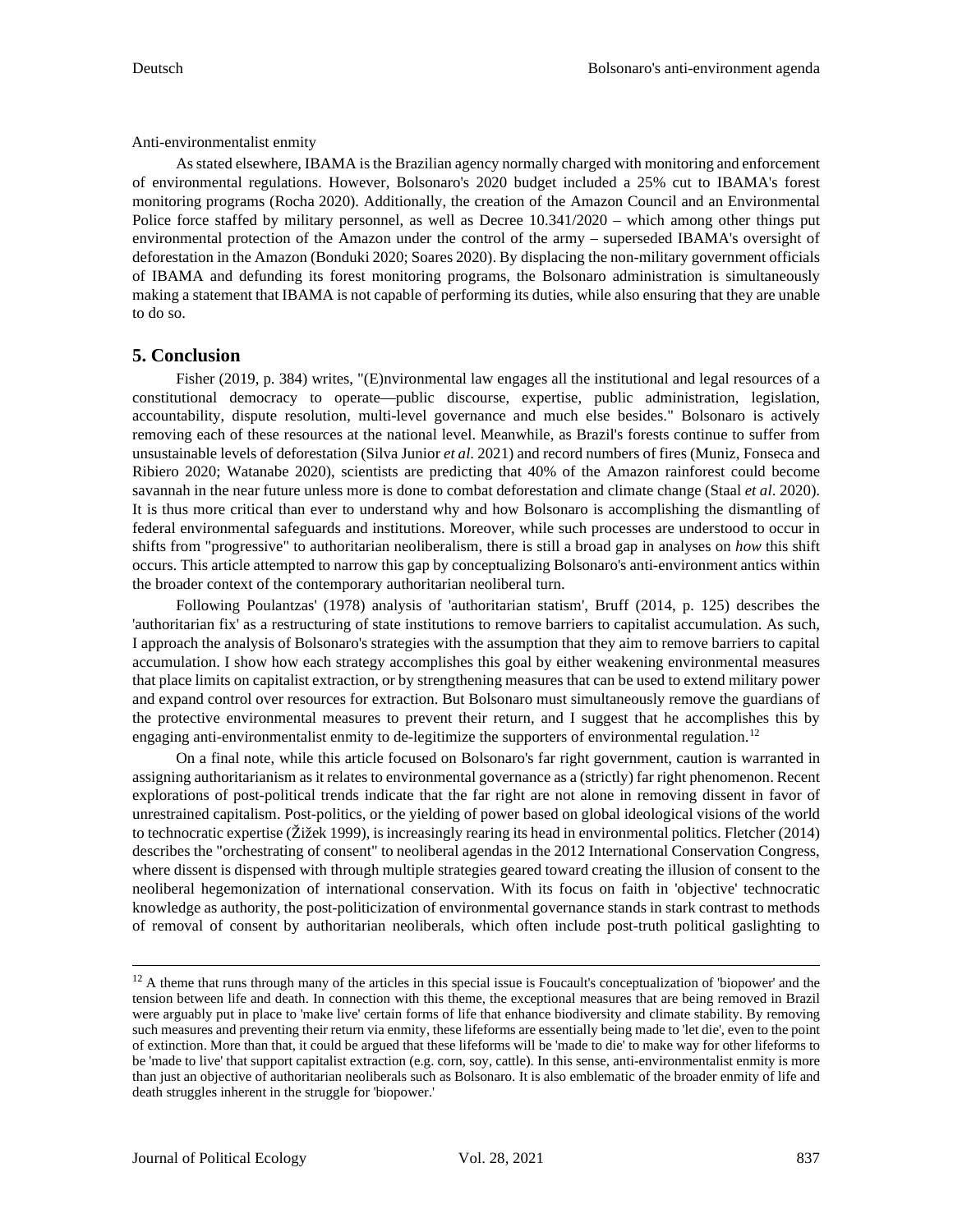systematically extinguish public faith in any 'objective' truth (Neimark *et al*. 2019). Yet the two accomplish the same foreclosure on any paths forward that do not center on capitalism. Thus, an interesting and important area for future research could include an examination of the confluences and divergences of the two methods with respect to environmental governance.

# **Bibliography**

- Acara, E. 2019. Sequestering a river: the political ecology of the 'dead' Ergene river and neoliberal urbanization in today's Turkey. *Annals of the American Association of Geographers* 109(2): 422–433.
- Acebes, C. M., Wilkinson, D. and Téllez-Chávez, L. 2019. Rainforest mafias: how violence and impunity fuel deforestation in Brazil's Amazon. *Human Rights Watch*, 17 September, [https://www.hrw.org/report/2019/09/17/rainforest-mafias/how-violence-and-impunity-fuel](https://www.hrw.org/report/2019/09/17/rainforest-mafias/how-violence-and-impunity-fuel-deforestation-brazils-amazon)[deforestation-brazils-amazon.](https://www.hrw.org/report/2019/09/17/rainforest-mafias/how-violence-and-impunity-fuel-deforestation-brazils-amazon)
- Agamben, G. 2005. *State of exception*, translated by Kevin Attell. University of Chicago Press.
- Amazon Fund. no date. What is the Amazon Fund? [http://www.amazonfund.gov.br/en/home/.](http://www.amazonfund.gov.br/en/home/)
- Angelo, C. 2019. Cruzada contra o Inpe testa limites do mundo ficcional bolsonarista. *El País*, 3 August, [https://brasil.elpais.com/brasil/2019/08/03/opinion/1564789164\\_719921.html.](https://brasil.elpais.com/brasil/2019/08/03/opinion/1564789164_719921.html.)
- Aos Fatos. 2019. In 10 weeks as president, Jair Bolsonaro made one false statement per day. *The Brazilian Report*, 13 March[, https://brazilian.report/power/2019/03/13/false-statements-bolsonaro/.](https://brazilian.report/power/2019/03/13/false-statements-bolsonaro/)
- Arbex, T. 2019. Supreme court keeps demarcation of Indigenous lands with Indigenous agency. *Folha De S.Paulo*, 2 August[, https://www1.folha.uol.com.br/internacional/en/brazil/2019/08/supreme-court-keeps](https://www1.folha.uol.com.br/internacional/en/brazil/2019/08/supreme-court-keeps-demarcation-of-indigenous-lands-with-indigenous-agency.shtml)[demarcation-of-indigenous-lands-with-indigenous-agency.shtml.](https://www1.folha.uol.com.br/internacional/en/brazil/2019/08/supreme-court-keeps-demarcation-of-indigenous-lands-with-indigenous-agency.shtml)
- Arefin, M. R. 2019. The state, sewers, and security: how does the Egyptian state reframe environmental disasters as terrorist threats? *Annals of the American Association of Geographers* 109(2): 412–421.
- Arsenault, C. 2017. Brazil, home of Amazon, rolls back environmental protection. *Reuters*, 15 May, [https://www.reuters.com/article/us-brazil-politics-environment/brazil-home-of-amazon-rolls-back](https://www.reuters.com/article/us-brazil-politics-environment/brazil-home-of-amazon-rolls-back-environmental-protection-idUSKCN18B21P)[environmental-protection-idUSKCN18B21P.](https://www.reuters.com/article/us-brazil-politics-environment/brazil-home-of-amazon-rolls-back-environmental-protection-idUSKCN18B21P)
- Assunção, J., Gandour, C. and Rocha, R. 2013. [DETERring deforestation in the Amazon: environmental](https://climatepolicyinitiative.org/wp-content/uploads/2019/11/Assuncao-Gandour-Rocha-WP2019-DETERring-Deforestation-in-the-Amazon-1.pdf.)  [monitoring and law enforcement.](https://climatepolicyinitiative.org/wp-content/uploads/2019/11/Assuncao-Gandour-Rocha-WP2019-DETERring-Deforestation-in-the-Amazon-1.pdf.) *Climate Policy Initiative*, Núcleo de Avaliaçao de Polıticas Climáticas, Pontifica Universidade Católica (PUC), Rio de Janeiro.
- Assunção, J. and Rocha, R. 2019. Getting greener by going black: the effect of blacklisting municipalities on Amazon deforestation. *Environment and Development Economics* 24(2): 115–137.
- Audi, A. and Martins, R. M. 2019. Fiscais batem ponto e recebem salários no meio ambiente de Ricardo Salles – só não podem trabalhar. *The Intercept\_Brasil*, 9 May, [https://theintercept.com/2019/05/08/salles](https://theintercept.com/2019/05/08/salles-paralisa-meio-ambiente/)[paralisa-meio-ambiente/.](https://theintercept.com/2019/05/08/salles-paralisa-meio-ambiente/)
- BBC News. 2019a. Amazon fires: fines for environmental crimes drop under Bolsonaro. *BBC News*, 24 August, [https://www.bbc.com/news/world-latin-america-49460022.](https://www.bbc.com/news/world-latin-america-49460022)
- BBC News. 2019b. Amazon fires increase by 84% in one year space agency. *BBC News*, 21 August, [https://www.bbc.com/news/world-latin-america-49415973.](https://www.bbc.com/news/world-latin-america-49415973)
- Bell, E. 2019. [Brexit: towards a neoliberal real utopia?](https://doi.org/10.4000/osb.3196) *Observatoire de la Société Britannique* (24): 45–66.
- Bell, E. and Christoph, G. 2020. [The slow retreat of neoliberalism in contemporary Britain?](https://doi.org/10.1007/978-3-030-26017-0_2) in *Neoliberalism in context*. Dawes, S. and Lenormand, N. (Eds.). Springer. Pp. 19-38.
- Bogliolo, L. 2019. Law, neoliberal authoritarianism, and the Brazilian crisis. *Third World Approaches to International Law Review*, 30 August, [https://twailr.com/law-neoliberal-authoritarianism-and-the](https://twailr.com/law-neoliberal-authoritarianism-and-the-brazilian-crisis/)[brazilian-crisis/.](https://twailr.com/law-neoliberal-authoritarianism-and-the-brazilian-crisis/)
- Bolsonaro, J. 2019. *Tweets (@jairbolsonaro)*. *Twitter*, 26 April, [https://twitter.com/jairbolsonaro/status/1121713534402990081.](https://twitter.com/jairbolsonaro/status/1121713534402990081)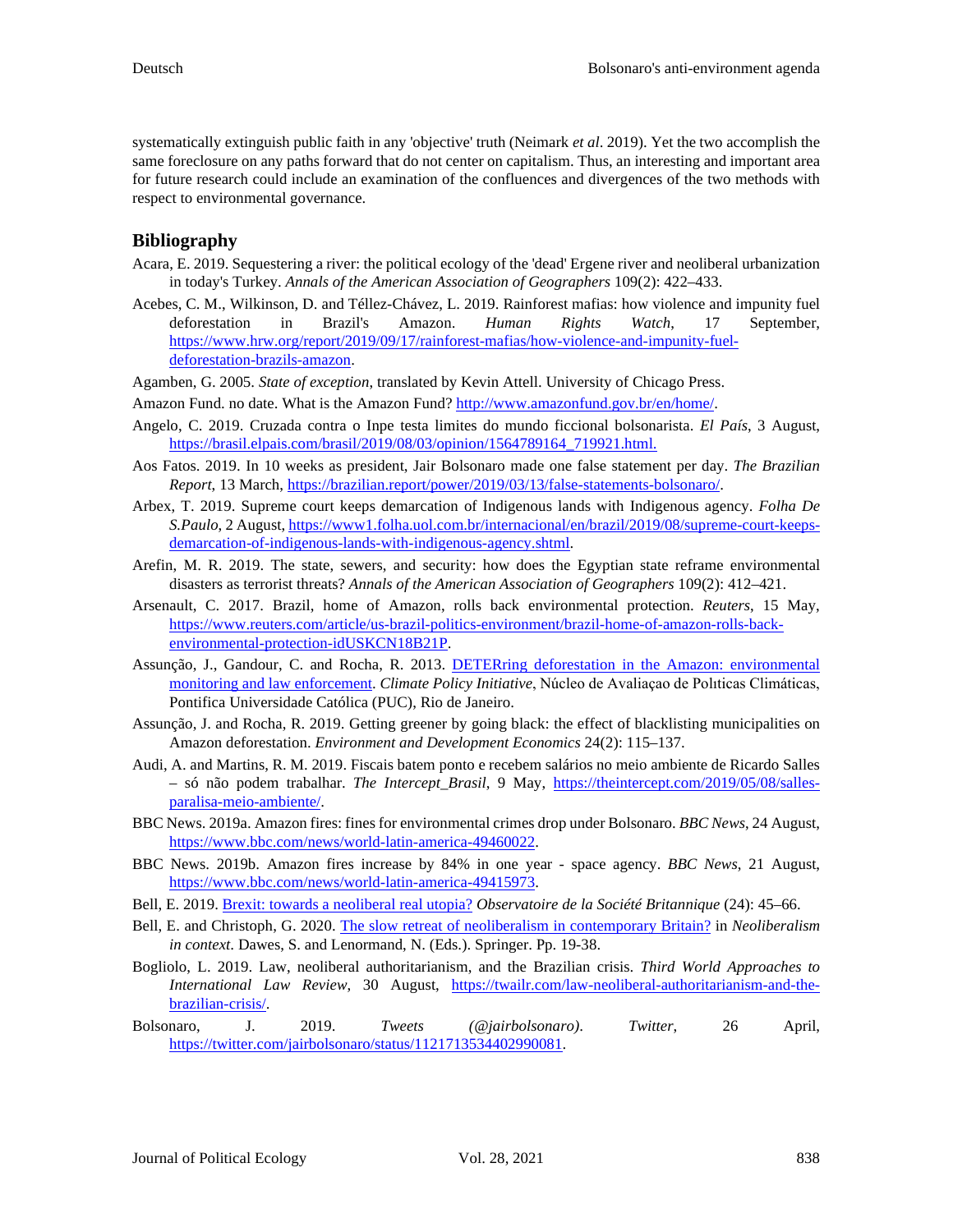- Bonduki, N. 2020. Bolsonaro uses the quarantine to destroy the environment. *Folha De S.Paulo*, 19 May, [https://www1.folha.uol.com.br/internacional/en/scienceandhealth/2020/05/bolsonaro-uses-the](https://www1.folha.uol.com.br/internacional/en/scienceandhealth/2020/05/bolsonaro-uses-the-quarantine-to-destroy-the-environment.shtml)[quarantine-to-destroy-the-environment.shtml.](https://www1.folha.uol.com.br/internacional/en/scienceandhealth/2020/05/bolsonaro-uses-the-quarantine-to-destroy-the-environment.shtml)
- Borba, R. 2020. [Disgusting politics: circuits of affects and the making of Bolsonaro.](https://doi.org/10.1080/10350330.2020.1810554) *Social Semiotics* http://doi.org[/10.1080/10350330.2020.1810554](https://doi.org/10.1080/10350330.2020.1810554)
- Bragança, D. and Menegassi, D. 2020. Salles sugeriu aproveitar a pandemia para desregulamentar as leis ambientais. *Oeco*, 22 May, [https://www.oeco.org.br/noticias/salles-sugeriu-aproveitar-a-pandemia-para](https://www.oeco.org.br/noticias/salles-sugeriu-aproveitar-a-pandemia-para-desregulamentar-as-leis-ambientais/)[desregulamentar-as-leis-ambientais/.](https://www.oeco.org.br/noticias/salles-sugeriu-aproveitar-a-pandemia-para-desregulamentar-as-leis-ambientais/)
- Brands, H. 2011. Evaluating Brazilian grand strategy under Lula. *Comparative Strategy* 30(1): 28–49.
- Branford, S. and Borges, T. 2019. Brazil on the precipice: from environmental leader to despoiler (2010-2020). *Mongabay*, 23 December, [https://news.mongabay.com/2019/12/brazil-on-the-precipice-from](https://news.mongabay.com/2019/12/brazil-on-the-precipice-from-environmental-leader-to-despoiler-2010-2020/)[environmental-leader-to-despoiler-2010-2020/.](https://news.mongabay.com/2019/12/brazil-on-the-precipice-from-environmental-leader-to-despoiler-2010-2020/)
- Branford, S. and Torres, M. 2021. As climate summit unfolds, no Biden-Bolsonaro Amazon deal forthcoming. *Mongabay*, 22 April, [https://news.mongabay.com/2021/04/as-climate-summit-unfolds-no-biden](https://news.mongabay.com/2021/04/as-climate-summit-unfolds-no-biden-bolsonaro-amazon-deal-forthcoming/)[bolsonaro-amazon-deal-forthcoming/.](https://news.mongabay.com/2021/04/as-climate-summit-unfolds-no-biden-bolsonaro-amazon-deal-forthcoming/)
- Brenner, N. and Theodore, N. 2002. Cities and the geographies of 'actually existing neoliberalism. *Antipode* 34(3): 349–379.
- Brito, R. 2021. Brazil Supreme Court confirms ruling that judge was biased against Lula. *Reuters*, 24 June, [https://www.reuters.com/world/americas/brazil-supreme-court-confirms-ruling-that-judge-was-biased](https://www.reuters.com/world/americas/brazil-supreme-court-confirms-ruling-that-judge-was-biased-against-lula-2021-06-23/)[against-lula-2021-06-23/.](https://www.reuters.com/world/americas/brazil-supreme-court-confirms-ruling-that-judge-was-biased-against-lula-2021-06-23/)
- Brown, W. 2020. Neoliberalism's Frankenstein. In *Authoritarianism: three inquiries in critical theory*. Brown, W., Gordon, P. E., and Pensky, M. (Eds.). University of Chicago Press. 7–44.
- Bruff, I. 2014. The rise of authoritarian neoliberalism. *Rethinking Marxism* 26(1): 113–129.
- Bruff, I. and Tansel, C. B. 2019. [Authoritarian neoliberalism: trajectories of knowledge production and praxis.](https://doi.org/10.1080/14747731.2018.1502497)  *Globalizations* 16(3): 233–244.
- Bruff, I., and Tansel, C. B. (Eds.). 2019. Special issue on authoritarian neoliberalism: philosophies, practices, contestations. *Globalizations* 16(3).
- Cahill, D., Cooper, M., Konings, M., Primrose, D. (Eds.). 2018. *The SAGE handbook of neoliberalism*. Sage.
- Carvalho, D. 2020. Government will keep armed forces in the legal Amazon until April 2021. *Folha De S.Paulo*, 27 October, [https://www1.folha.uol.com.br/internacional/en/scienceandhealth/2020/10/government](https://www1.folha.uol.com.br/internacional/en/scienceandhealth/2020/10/government-will-keep-armed-forces-in-the-legal-amazon-until-april-2021.shtml?utm_source=newsletter&utm_medium=email&utm_campaign=newsen)[will-keep-armed-forces-in-the-legal-amazon-until-april-](https://www1.folha.uol.com.br/internacional/en/scienceandhealth/2020/10/government-will-keep-armed-forces-in-the-legal-amazon-until-april-2021.shtml?utm_source=newsletter&utm_medium=email&utm_campaign=newsen)[2021.shtml?utm\\_source=newsletter&utm\\_medium=email&utm\\_campaign=newsen.](https://www1.folha.uol.com.br/internacional/en/scienceandhealth/2020/10/government-will-keep-armed-forces-in-the-legal-amazon-until-april-2021.shtml?utm_source=newsletter&utm_medium=email&utm_campaign=newsen)
- Carvalho, W.D., Mustin, K., Hilário, R.R., Vasconcelos, I.M., Eilers, V., Fearnside, P.M. 2019. Deforestation control in the Brazilian Amazon: a conservation struggle being lost as agreements and regulations are subverted and bypassed. *Perspectives in Ecology and Conservation* 17(3): 122-130.
- Casado, L. and Londoño, E. 2019. Under Brazil's far-right leader, Amazon protections slashed and forests fall. *New York Times*, 28 July, [https://www.nytimes.com/2019/07/28/world/americas/brazil-deforestation](https://www.nytimes.com/2019/07/28/world/americas/brazil-deforestation-amazon-bolsonaro.html)[amazon-bolsonaro.html.](https://www.nytimes.com/2019/07/28/world/americas/brazil-deforestation-amazon-bolsonaro.html)
- Climainfo. 2019. Desmatamento é recorde sob governo Bolsonaro. *Climainfo,* 18 November, [https://climainfo.org.br/2019/11/18/desmatamento-e-recorde-sob-governo-bolsonaro/.](https://climainfo.org.br/2019/11/18/desmatamento-e-recorde-sob-governo-bolsonaro/)
- Coletta, R. Della and Faria, F. 2019. Bolsonaro suffers first Supreme Court defeat. *Folha De S.Paulo*, 13 June, Available at: [https://www1.folha.uol.com.br/internacional/en/brazil/2019/06/bolsonaro-suffers-first](https://www1.folha.uol.com.br/internacional/en/brazil/2019/06/bolsonaro-suffers-first-supreme-court-defeat.shtml)[supreme-court-defeat.shtml.](https://www1.folha.uol.com.br/internacional/en/brazil/2019/06/bolsonaro-suffers-first-supreme-court-defeat.shtml)
- Cornelissen, L. 2021. Elements of neoliberal Euroscepticism: how neoliberal intellectuals came to support Brexit. *British Politics*. <https://doi.org/10.1057/s41293-020-00155-3>
- Cowie, S. 2018. Brazil's far-right presidential candidate Jair Bolsonaro is headed for victory on Sunday and he's bringing his shock troops with him. *The Intercept*, 5 October, [https://theintercept.com/2018/10/05/jair-bolsonaro-brazil-election-stabbinng/.](https://theintercept.com/2018/10/05/jair-bolsonaro-brazil-election-stabbinng/)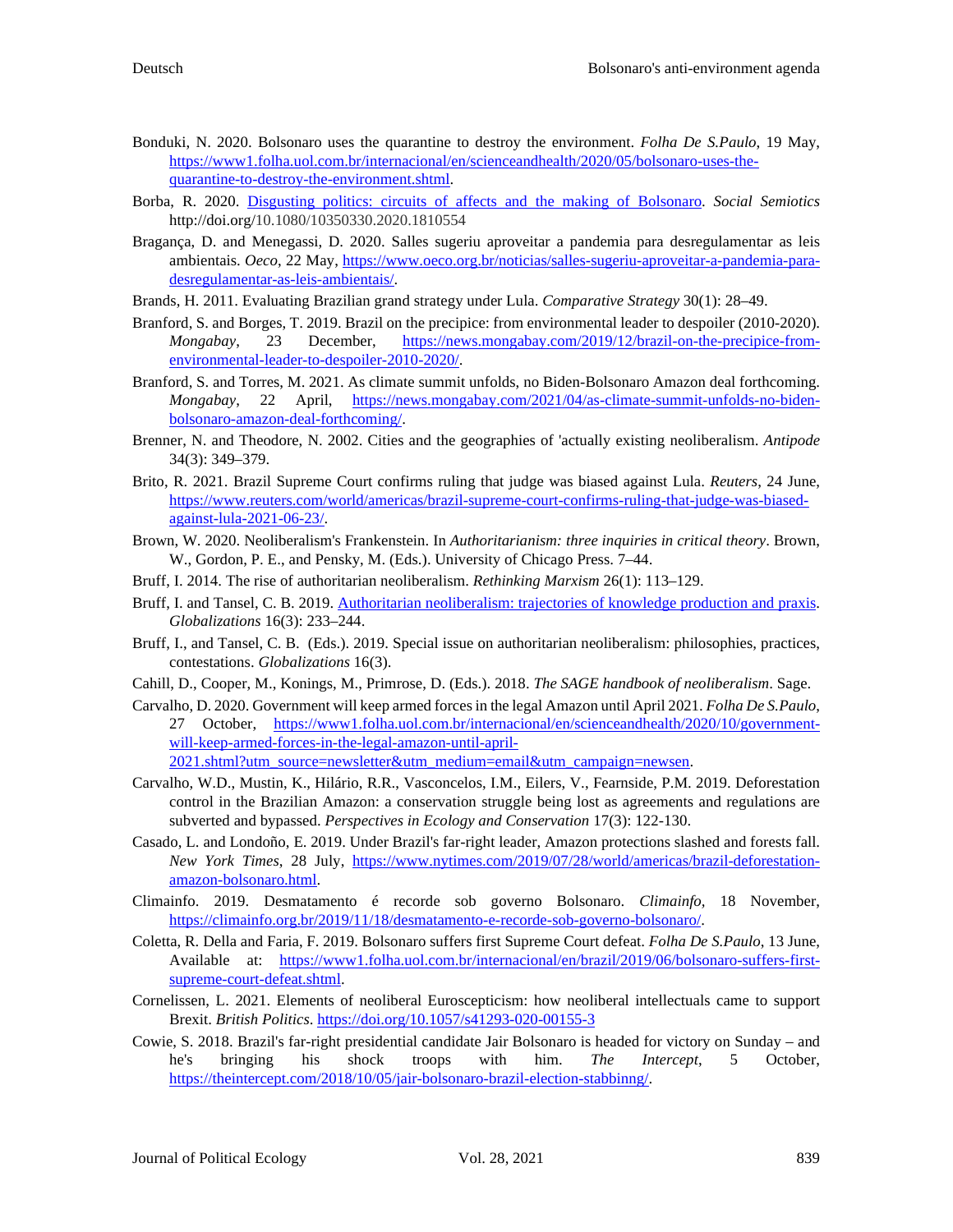- Cozzolino, A. 2018. [Trumpism as nationalist neoliberalism. A critical enquiry into Donald Trump's political](http://dx.doi.org/10.1285/i20398573v4n1p47)  [economy.](http://dx.doi.org/10.1285/i20398573v4n1p47) *Interdisciplinary Political Studies* 4(1): 47–73.
- Crooks, K.R., Burdett, C.L., Theobald, D.M., King, S.R.B., Di Marco, M., Rondinini, C., Boitani, L., 2017. [Quantification of habitat fragmentation reveals extinction risk in terrestrial mammals.](https://doi.org/10.1073/pnas.1705769114) *Proceedings of the National Academy of Sciences* 114(29): 201705769.
- da Silva, A. J. B. and Larkins, E. R. 2019. [The Bolsonaro election, antiblackness, and changing race relations](https://doi.org/10.1111/jlca.12438)  [in Brazil.](https://doi.org/10.1111/jlca.12438) *The Journal of Latin American and Caribbean Anthropology* 24(4): 893–913.
- Dawes, S. and Lenormand, M. 2019. *Neoliberalism in context: governance, subjectivity and knowledge*. Springer Nature.
- de Castro, F., Van Dijck, P. and Hogenboom, B. (Eds.). 2014. *The extraction and conservation of natural resources in South America: recent trends and challenges*. Centre for Latin American Studies and Documentation.
- Dias, T. 2019. Operation Amazon redux: Brazil's army wanted to 'occupy' the Amazon before. Leaked audio reveals their plan to try again. *The Intercept*, 20 September[, https://theintercept.com/2019/09/20/amazon](https://theintercept.com/2019/09/20/amazon-brazil-army-bolsanaro/)[brazil-army-bolsanaro/.](https://theintercept.com/2019/09/20/amazon-brazil-army-bolsanaro/)
- Dwyer, C. 2019. Amazon rainforest sees biggest spike in deforestation in over a decade. *NPR*, 18 November, [https://www.npr.org/2019/11/18/780408594/amazon-rainforest-sees-biggest-spike-in-deforestation-in](https://www.npr.org/2019/11/18/780408594/amazon-rainforest-sees-biggest-spike-in-deforestation-in-over-a-decade)[over-a-decade.](https://www.npr.org/2019/11/18/780408594/amazon-rainforest-sees-biggest-spike-in-deforestation-in-over-a-decade)
- Ennes, J. 2021. Timber troubles fell Ricardo Salles, Brazil's environment minister. *Mongabay*, 24 June, [https://news.mongabay.com/2021/06/timber-troubles-fell-ricardo-salles-brazils-environment-minister/.](https://news.mongabay.com/2021/06/timber-troubles-fell-ricardo-salles-brazils-environment-minister/)
- Escobar, H. 2019a. Bolsonaro's first moves have Brazilian scientists worried. *Science* 363(6425): 330.
- Escobar, H. 2019b. In Brazil, 'useful idiots' protest cuts to research and education. *ScienceMag*, 17 May, [https://www.sciencemag.org/news/2019/05/brazil-useful-idiots-protest-cuts-research-and-education.](https://www.sciencemag.org/news/2019/05/brazil-useful-idiots-protest-cuts-research-and-education)
- Escobar, H. 2020. Deforestation in the Brazilian Amazon is still rising sharply. *ScienceMag*, 7 August, [https://science.sciencemag.org/content/369/6504/613.summary?casa\\_token=C4xPamCIxv8AAAAA:O](https://science.sciencemag.org/content/369/6504/613.summary?casa_token=C4xPamCIxv8AAAAA:OHBgfPLnUpZHXUxgZKbkIJ2HGpIfKjDBeILekDanBqkCQzjXhlecmLAVy3lE575EplgIkLZgpj62v9) [HBgfPLnUpZHXUxgZKbkIJ2HGpIfKjDBeILekDanBqkCQzjXhlecmLAVy3lE575EplgIkLZgpj62v9.](https://science.sciencemag.org/content/369/6504/613.summary?casa_token=C4xPamCIxv8AAAAA:OHBgfPLnUpZHXUxgZKbkIJ2HGpIfKjDBeILekDanBqkCQzjXhlecmLAVy3lE575EplgIkLZgpj62v9)
- Escobar, H. 2021. 'A hostile environment.' Brazilian scientists face rising attacks from Bolsonaro's regime. *ScienceMag*, 7 April, [https://www.sciencemag.org/news/2021/04/hostile-environment-brazilian](https://www.sciencemag.org/news/2021/04/hostile-environment-brazilian-scientists-face-rising-attacks-bolsonaro-s-regime)[scientists-face-rising-attacks-bolsonaro-s-regime.](https://www.sciencemag.org/news/2021/04/hostile-environment-brazilian-scientists-face-rising-attacks-bolsonaro-s-regime)
- Esteves, B. 2019. The environment as an obstacle: the declared war and the veiled war between the Bolsonaro government and the forces resisting deforestation. *Folha De S.Paulo* 153, June, <https://piaui.folha.uol.com.br/materia/the-environment-as-an-obstacle/>
- Fabry, A. and Sandbeck, S. 2019a. Introduction to special issue on 'authoritarian neoliberalism'. *Competition & Change* 23(2): 109–115.
- Fabry, A. and Sandbeck, S. (Eds.). 2019b. Special issue on authoritarian neoliberalism. *Competition & Change* 23(2).
- Ferrante, L. and Fearnside, P. M. 2019[. Brazil's new president and 'ruralists'](https://doi.org/10.1017/S0376892919000213) threaten Amazonia's environment, [traditional peoples and the global climate.](https://doi.org/10.1017/S0376892919000213) *Environmental Conservation* 46(4): 261–263.
- Fisher, E. 2019. [Unearthing the relationship between environmental law and populism.](https://doi.org/10.1093/jel/eqz028) *Journal of Environmental Law* 31(3): 383–387.
- Fletcher, R. 2014. Orchestrating consent: post-politics and intensification of Nature™ Inc. at the 2012 World [Conservation Congress.](http://doi.org/10.4103/0972-4923.145167) *Conservation and Society* 12(3): 329–342.
- Forchtner, B., Kroneder, A. and Wetzel, D. 2018. Being skeptical? Exploring far-Right climate-change communication in Germany. *Environmental Communication* 12(5): 589–604.
- Fox, K. and Lang, M. 2019. Brazil's Bolsonaro says he 'loves' the Amazon. But his policies are designed to wreak havoc on it. *CNN*, 27 August, [https://edition.cnn.com/2019/08/25/americas/brazil-bolsanaro](https://edition.cnn.com/2019/08/25/americas/brazil-bolsanaro-environmental-record-intl/index.html)[environmental-record-intl/index.html.](https://edition.cnn.com/2019/08/25/americas/brazil-bolsanaro-environmental-record-intl/index.html)
- Fraser, N. 2017. [The end of progressive neoliberalism.](https://www.dissentmagazine.org/online_articles/progressive-neoliberalism-reactionary-populism-nancy-fraser) *Dissent* 64(2): 130–34.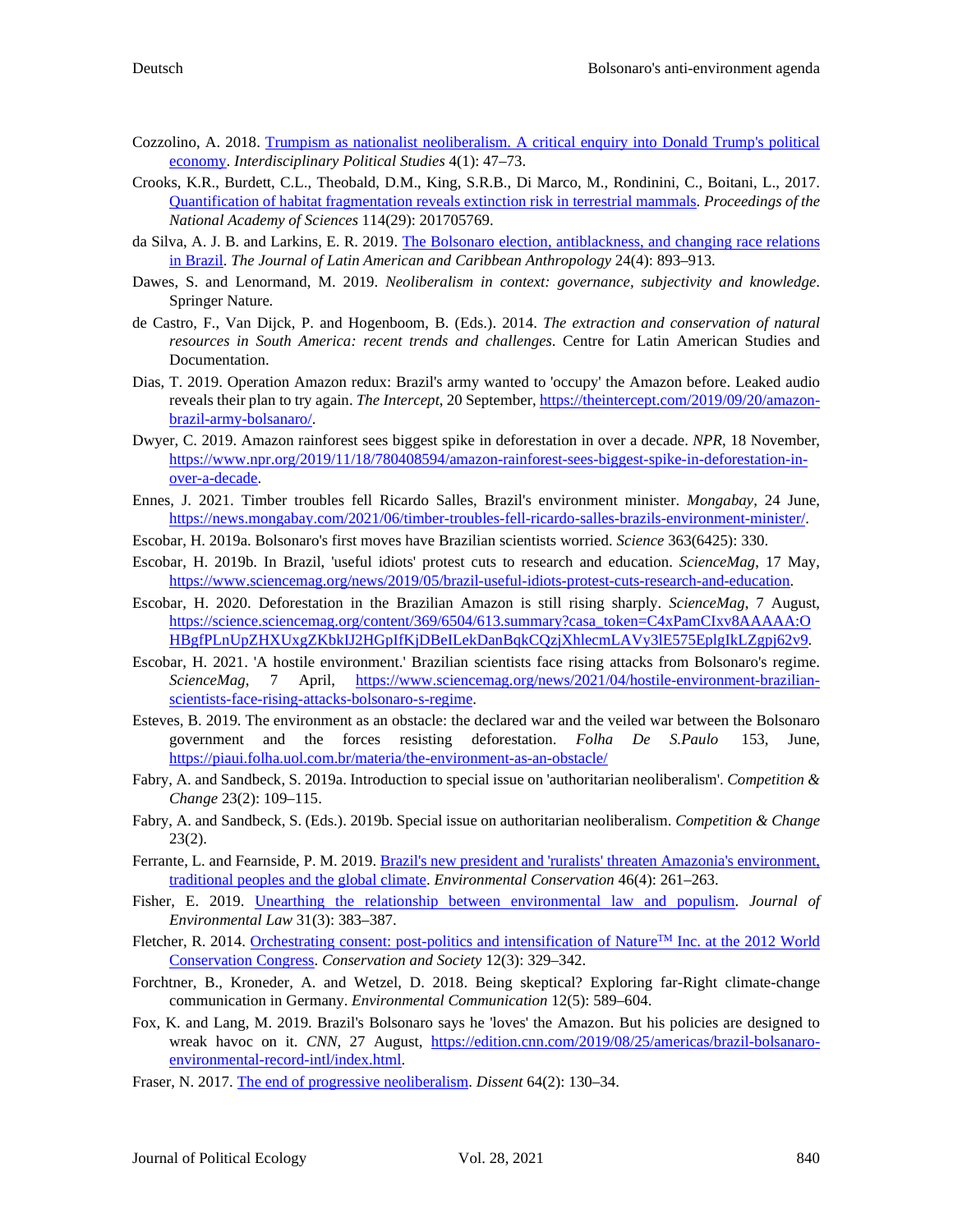- Fuchs, C. 2017. [Donald Trump: a critical theory-perspective on authoritarian capitalism.](https://doi.org/10.31269/triplec.v15i1.835) *tripleC: Communication, Capitalism & Critique* 15(1): 1–72.
- Garcia, R. T. 2019. After Brazil's summer of fire, the militarization of the Amazon remains. *Foreign Policy*, 19 November, [https://foreignpolicy.com/2019/11/19/militarization-amazon-legacy-brazil-forest-fire](https://foreignpolicy.com/2019/11/19/militarization-amazon-legacy-brazil-forest-fire-bolsonaro/)[bolsonaro/.](https://foreignpolicy.com/2019/11/19/militarization-amazon-legacy-brazil-forest-fire-bolsonaro/)
- Girardi, G. 2019. Gastos com ações de gestão ambiental do País despencam neste ano. *Estadão*, 11 September, [https://sustentabilidade.estadao.com.br/blogs/ambiente-se/gastos-com-acoes-de-gestao-ambiental-do](https://sustentabilidade.estadao.com.br/blogs/ambiente-se/gastos-com-acoes-de-gestao-ambiental-do-pais-despencam/)[pais-despencam/.](https://sustentabilidade.estadao.com.br/blogs/ambiente-se/gastos-com-acoes-de-gestao-ambiental-do-pais-despencam/)
- globo.com. 2018. Bolsonaro sinaliza que Meio Ambiente e Agricultura serão ministérios distintos. *globo.com*, 1 November, [https://epocanegocios.globo.com/Brasil/noticia/2018/11/epoca-negocios-bolsonaro](https://epocanegocios.globo.com/Brasil/noticia/2018/11/epoca-negocios-bolsonaro-sinaliza-que-meio-ambiente-e-agricultura-serao-ministerios-distintos.html)[sinaliza-que-meio-ambiente-e-agricultura-serao-ministerios-distintos.html.](https://epocanegocios.globo.com/Brasil/noticia/2018/11/epoca-negocios-bolsonaro-sinaliza-que-meio-ambiente-e-agricultura-serao-ministerios-distintos.html)
- Gonzales, J. 2019. New appointments, new policies don't bode well for Brazilian Amazon. *Mongabay*, 4 February, [https://news.mongabay.com/2019/02/new-appointments-new-policies-dont-bode-well-for](https://news.mongabay.com/2019/02/new-appointments-new-policies-dont-bode-well-for-brazilian-amazon/)[brazilian-amazon/.](https://news.mongabay.com/2019/02/new-appointments-new-policies-dont-bode-well-for-brazilian-amazon/)
- Graybill, J. K. 2019. Emotional environments of energy extraction in Russia. *Annals of the American Association of Geographers* 109(2): 382–394.
- Guimarães, D. L. 2021. Brazil's environmental downturn: a tale of many cattle. *Chicago Policy Review*, 8 January, [https://chicagopolicyreview.org/2021/01/08/brazils-environmental-downturn-a-tale-of-many](https://chicagopolicyreview.org/2021/01/08/brazils-environmental-downturn-a-tale-of-many-cattle/)[cattle/.](https://chicagopolicyreview.org/2021/01/08/brazils-environmental-downturn-a-tale-of-many-cattle/)
- Hall, K., Goldstein, D. M. and Ingram, M. B. 2016. [The hands of Donald Trump: entertainment, gesture,](https://doi.org/10.14318/hau6.2.009)  [spectacle.](https://doi.org/10.14318/hau6.2.009) *HAU: Journal of Ethnographic Theory* 6(2): 71–100.
- Harris, B. and Schipanii, A. 2019. Bolsonaro fights lawmakers turning him into 'Queen of England'. Financial *Times*, 1 July.
- Holmes, G. and Cavanagh, C. J. 2016. A review of the social impacts of neoliberal conservation: formations, [inequalities, contestations.](https://eprints.whiterose.ac.uk/103500/2/HolmesSocial%20impacts%20of%20neoliberal%20conservation.pdf) *Geoforum* 75: 199–209.
- Hunter, W. and Power, T. J. 2019. Bolsonaro and Brazil's illiberal backlash. *Journal of Democracy* 30(1): 68– 82.
- Jung, S. *et al.* 2017. [Brazil's national environmental registry of rural properties: implications for](https://doi.org/10.1016/j.ecolecon.2017.02.004) livelihoods. *Ecological Economics* 136: 53–61.
- Kantel, A. J. 2019. Fishing for power: incursions of the Ugandan authoritarian state. *Annals of the American Association of Geographers* 109(2): 443–455.
- Kaul, N. 2021. The misogyny of authoritarians in contemporary democracies. *International Studies Review* <https://doi.org/10.1093/isr/viab028>

Kellner, D. 2016. *American nightmare: Donald Trump, media spectacle, and authoritarian populism*. Springer.

Klein, N. 2007. *The shock doctrine: the rise of disaster capitalism*. Macmillan.

- Le Billon, P. 2021[. Crisis conservation and green extraction: biodiversity offsets as spaces of double exception.](https://doi.org/10.2458/jpe.2991)  *Journal of Political Ecology* 28(1): 864-888.
- Lehman, S. 2018. A look at offensive comments by Brazil candidate Bolsonaro. *AP News*, 29 September, [https://apnews.com/article/1f9b79df9b1d4f14aeb1694f0dc13276.](https://apnews.com/article/1f9b79df9b1d4f14aeb1694f0dc13276)
- Lockwood, M. 2018. [Right-wing populism and the climate change agenda: exploring the linkages.](http://sro.sussex.ac.uk/id/eprint/81164/1/Right%20wing%20populism%20and%20the%20climate%20agenda%20Accepted%20Manuscript.pdf)  *Environmental Politics* 27(4): 712–732.
- Londoño, E. and Casado, L. 2019. With Amazon on fire, environmental officials in open revolt against Bolsonaro. *New York Times*, 28 August, [https://www.nytimes.com/2019/08/28/world/americas/amazon](https://www.nytimes.com/2019/08/28/world/americas/amazon-fires-brazil.html)[fires-brazil.html.](https://www.nytimes.com/2019/08/28/world/americas/amazon-fires-brazil.html)
- López, A. 2009. The Brazilian Amazon in an environmental security and social conflict framework. In *Facing Global Environmental Change*. Günter, H., Spring, U. O., Grin J., Mesjasz, C. Kameri-Mbote, P., Behera, N. C., Chourou, B. and Krummenacher, H. (Eds.). Springer 915–924.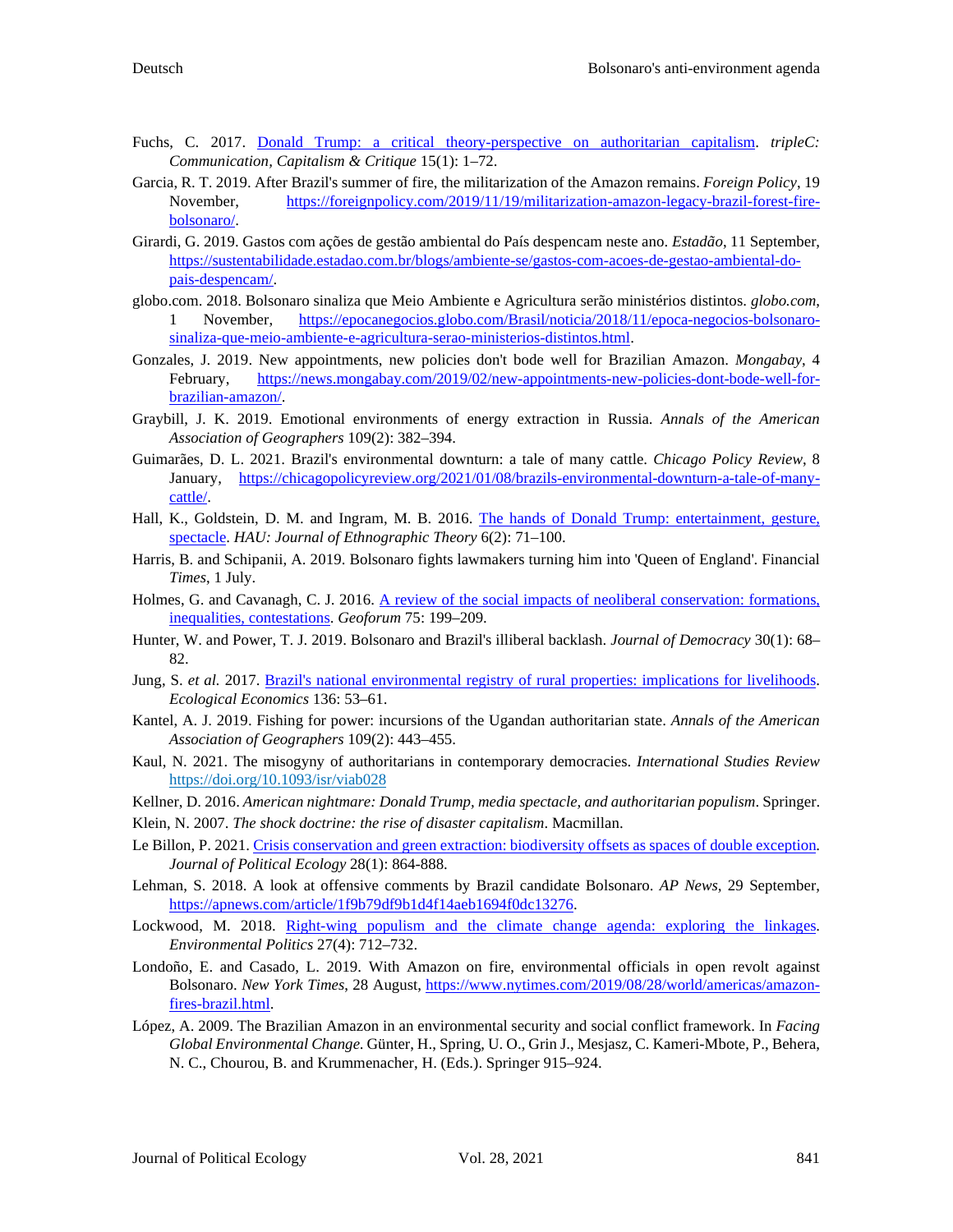- McCarthy, J. (ed.). 2019. Special issue on environmental governance in a populist/authoritarian era. *Annals of the American Association of Geographers* 109(2).
- McCarthy, J. 2019. [Authoritarianism, populism, and the environment: comparative experiences, insights, and](https://doi.org/10.1080/24694452.2018.1554393)  [perspectives.](https://doi.org/10.1080/24694452.2018.1554393) *Annals of the American Association of Geographers* 109(2): 301-313.
- Mudde, C. 2019. *The Far Right today*. Wiley.
- Mullenite, J. 2019. Infrastructure and authoritarianism in the land of waters: a genealogy of flood control in Guyana. *Annals of the American Association of Geographers* 109(2): 502–510.
- Muniz, B., Fonseca, B. and Ribiero, R. 2020. Fires raze nearly half of Indigenous territories in Brazil's Pantanal. *Mongabay*, 6 October, [https://news.mongabay.com/2020/10/fires-raze-nearly-half-of-indigenous](https://news.mongabay.com/2020/10/fires-raze-nearly-half-of-indigenous-territories-in-brazils-pantanales/)[territories-in-brazils-pantanales/.](https://news.mongabay.com/2020/10/fires-raze-nearly-half-of-indigenous-territories-in-brazils-pantanales/)
- Myers, N., Mittermeier, R.A., Mittermeier, C.G., Da Fonseca, G.A.B., Kent, J. 2000[. Biodiversity hotspots for](https://sdmmp.com/upload/SDMMP_Repository/0/038n1thz2kcdwfpqs7jy6mrvg4xb59.pdf)  [conservation priorities.](https://sdmmp.com/upload/SDMMP_Repository/0/038n1thz2kcdwfpqs7jy6mrvg4xb59.pdf) *Nature* 403(6772): 853.
- Neimark, B., Childs, J., Nightingale, A.J., Cavanagh, C.J., Sullivan, S., Benjaminsen, T.A., Batterbury, S.P.J., Koot, S., Harcourt, W*.* 2019. [Speaking power to 'post-truth': critical political ecology and the new](https://eprints.lancs.ac.uk/id/eprint/127845/1/Annals_SI_paper_revised_FINAL_REVISION_2018_JC.pdf)  [authoritarianism.](https://eprints.lancs.ac.uk/id/eprint/127845/1/Annals_SI_paper_revised_FINAL_REVISION_2018_JC.pdf) *Annals of the American Association of Geographers* 109(2): 613–623.
- Nugent, C. 2021. Brazil's controversial environment minister has quit. What does it mean for the Amazon? *Time*, 24 June[, https://time.com/6075506/ricardo-salles-quits-amazon/.](https://time.com/6075506/ricardo-salles-quits-amazon/)
- Observatório do Clima. 2020. *The worst is yet to come*. Observatório do Clima, 10 January, [https://www.oc.eco.br/wp-content/uploads/2020/01/Relato%CC%81rio-COP25-Ajustes-v3.pdf.](https://www.oc.eco.br/wp-content/uploads/2020/01/Relato%CC%81rio-COP25-Ajustes-v3.pdf)
- Paviolo, A., De Angelo, C., Ferraz, K.M., Morato, R.G., Pardo, J.M., Srbek-Araujo, A.C., de Mello Beisiegel, B., Lima, F., Sana, D., Da Silva, M.X*.* 2016[. A biodiversity hotspot losing its top predator: the challenge](https://www.nature.com/articles/srep37147)  [of jaguar conservation in the Atlantic Forest of South America.](https://www.nature.com/articles/srep37147) *Scientific Reports* 6(1): 1–16.
- Peck, J. 2001. Neoliberalizing states: thin policies/hard outcomes. *Progress in Human Geography* 25(3): 445– 455.
- Peck, J. 2013. [Explaining \(with\) neoliberalism.](https://doi.org/10.1080/21622671.2013.785365) *Territory, Politics, Governance* 1(2): 132–157.
- Peck, J. and Theodore, N. 2019. [Still neoliberalism?](http://dx.doi.org/10.1215/00382876-7381122) *South Atlantic Quarterly* 118(2): 245–265.
- Pettorelli, N.W., Barlow, J., Cadotte, M.W., Lucas, K., Newton, E., Nuñez, M.A., Stephens, P.A. 2019. Applied [ecologists in a landscape of fear.](https://doi.org/10.1111/1365-2664.13382) *Journal of Applied Ecology* 56: 1034–1039.
- Phillips, D. 2019a. Bolsonaro declares Brazil's 'liberation from socialism' as he is sworn in. *The Guardian*, 1 January, [https://www.theguardian.com/world/2019/jan/01/jair-bolsonaro-inauguration-brazil-president.](https://www.theguardian.com/world/2019/jan/01/jair-bolsonaro-inauguration-brazil-president)
- Phillips, D. 2019b. Jair Bolsonaro launches assault on Amazon rainforest protections. *The Guardian*, 2 January, [https://www.theguardian.com/world/2019/jan/02/brazil-jair-bolsonaro-amazon-rainforest-protections.](https://www.theguardian.com/world/2019/jan/02/brazil-jair-bolsonaro-amazon-rainforest-protections)
- Phillips, D. 2020. 'The playbook is the American alt-right': Bolsonaristas follow familiar extremist tactics. *The Guardian*, 27 January, [https://www.theguardian.com/world/2020/jan/27/american-alt-right-playbook](https://www.theguardian.com/world/2020/jan/27/american-alt-right-playbook-bolsonaro-extremist-tactics-brazil)[bolsonaro-extremist-tactics-brazil.](https://www.theguardian.com/world/2020/jan/27/american-alt-right-playbook-bolsonaro-extremist-tactics-brazil)
- Phillips, T. 2019. Jair Bolsonaro claims 'profound love' for Amazon rainforest as criticism intensifies. *The Guardian*, 24 August, [https://www.theguardian.com/environment/2019/aug/24/jair-bolsonaro-claims](https://www.theguardian.com/environment/2019/aug/24/jair-bolsonaro-claims-profound-love-for-amazon-rainforest-as-criticism-fires-intensifies)[profound-love-for-amazon-rainforest-as-criticism-fires-intensifies.](https://www.theguardian.com/environment/2019/aug/24/jair-bolsonaro-claims-profound-love-for-amazon-rainforest-as-criticism-fires-intensifies)
- Poulantzas, N. 1978. *State, power, socialism*. New Left Books.
- Pulido, L., Bruno, T., Faiver-Serna, C., Galentine, C. 2019. Environmental deregulation, spectacular racism, [and White Nationalism in the Trump Era.](https://7dba123b-bc86-41b8-9689-5cb7329b5985.filesusr.com/ugd/c047cf_7f9e0e4342e043c8842a341d2df50a49.pdf) *Annals of the American Association of Geographers* 109(2): 520–532.
- Puthuparambil, S. 2019. [Satellite imagery combats eco-destructive activity in the Amazon.](https://doi.org/10.5070/BS3232045347) *Berkeley Scientific Journal* 23(2).
- Rachman, G., Blasina, N. and Schipani, A. 2019. Brazil's Jair Bolsonaro pledges to open up economy. *Financial Times*, 22 January.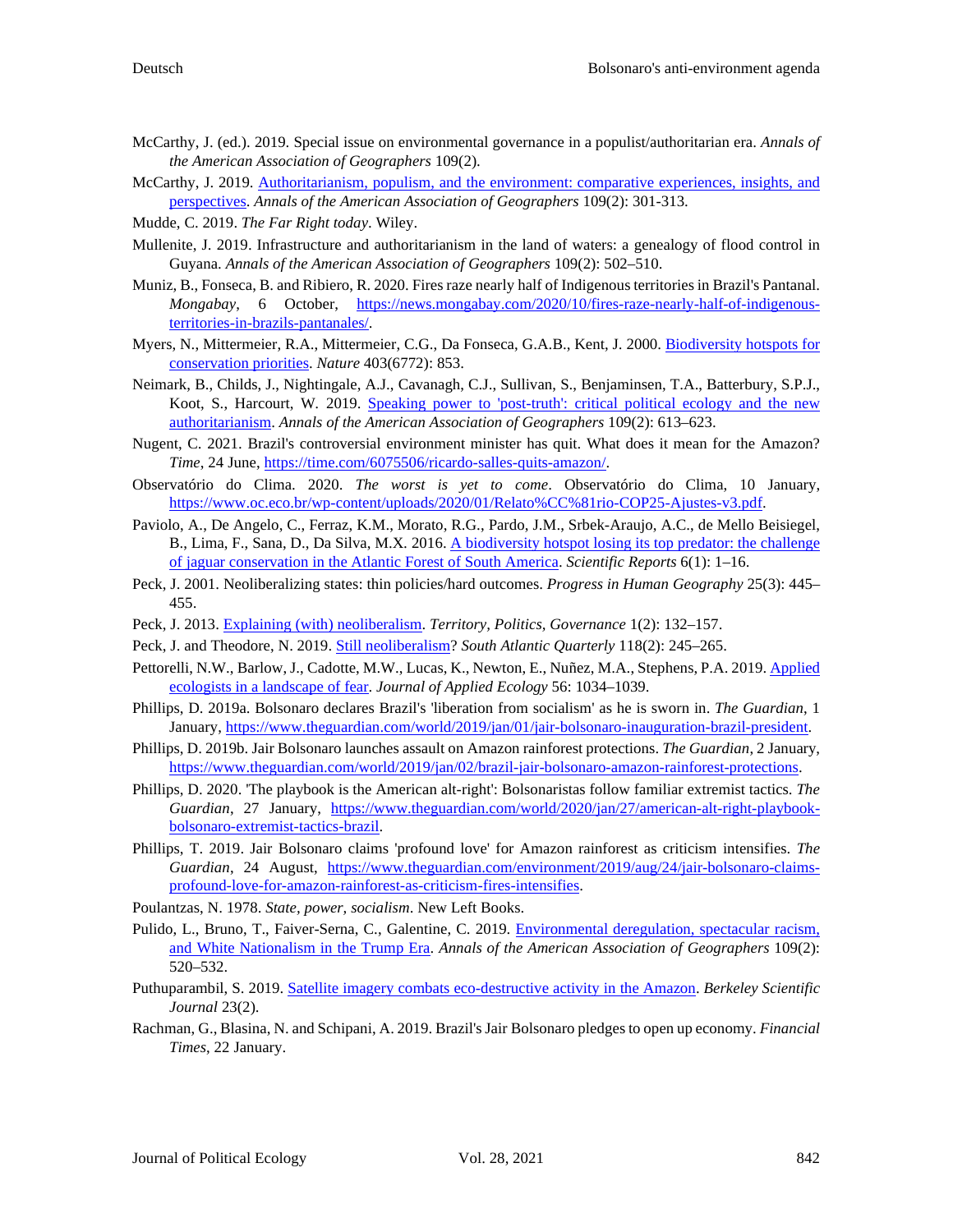- Redden, E. 2019. In Brazil, a hostility to academe. *Inside Higher Ed*, 6 May, [https://www.insidehighered.com/news/2019/05/06/far-right-government-brazil-slashes-university](https://www.insidehighered.com/news/2019/05/06/far-right-government-brazil-slashes-university-funding-threatens-cuts-philosophy-and)[funding-threatens-cuts-philosophy-and.](https://www.insidehighered.com/news/2019/05/06/far-right-government-brazil-slashes-university-funding-threatens-cuts-philosophy-and)
- Reuters. 2021. Bolsonaro slashes Brazil's environment budget, day after climate talks pledge. *The Guardian*, 24 April, [https://www.theguardian.com/world/2021/apr/24/bolsonaro-slashes-brazils-environment](https://www.theguardian.com/world/2021/apr/24/bolsonaro-slashes-brazils-environment-budget-day-after-climate-talks-pledge)[budget-day-after-climate-talks-pledge.](https://www.theguardian.com/world/2021/apr/24/bolsonaro-slashes-brazils-environment-budget-day-after-climate-talks-pledge)
- Rocha, J. 2019. Bolsonaro government reveals plan to develop the 'Unproductive Amazon'. *Amazonia Socioambiental* 28 January, [https://www.amazoniasocioambiental.org/en/radar/bolsonaro-government](https://www.amazoniasocioambiental.org/en/radar/bolsonaro-government-rev,eals-plan-to-develop-the-unproductive-amazon/)[rev,eals-plan-to-develop-the-unproductive-amazon/.](https://www.amazoniasocioambiental.org/en/radar/bolsonaro-government-rev,eals-plan-to-develop-the-unproductive-amazon/)
- Rocha, J. 2020. Brazil's Bolsonaro creates Amazon Council and Environmental Police force. *Mongabay*, 24 January, [https://news.mongabay.com/2020/01/brazils-bolsonaro-creates-amazon-council-and](https://news.mongabay.com/2020/01/brazils-bolsonaro-creates-amazon-council-and-environmental-police-force/)[environmental-police-force/.](https://news.mongabay.com/2020/01/brazils-bolsonaro-creates-amazon-council-and-environmental-police-force/)
- Romm, J. 2019. 'Poop every other day' to save Earth says Brazilian president as he destroys the Amazon. *Think Progress*, 13 August, [https://archive.thinkprogress.org/poop-every-other-day-to-save-earth-says](https://archive.thinkprogress.org/poop-every-other-day-to-save-earth-says-brazilian-president-as-he-destroys-the-amazon-8ebcfa298ed1/)[brazilian-president-as-he-destroys-the-amazon-8ebcfa298ed1/.](https://archive.thinkprogress.org/poop-every-other-day-to-save-earth-says-brazilian-president-as-he-destroys-the-amazon-8ebcfa298ed1/)
- Rydgren, J. (ed.). 2018. *The Oxford handbook of the radical right*. Oxford University Press.
- Saad-Filho, A. 2018. Privilege versus democracy in Brazil. *Jacobin Magazine*, October, [https://jacobinmag.com/2018/10/brazil-election-bolsonaro-haddad-lula-pt-democracy.](https://jacobinmag.com/2018/10/brazil-election-bolsonaro-haddad-lula-pt-democracy)
- Saad-Filho, A. and Boffo, M. 2020. The corruption of democracy: corruption scandals, class alliances, and political authoritarianism in Brazil. *Geoforum* 124: 300-329.
- Schipanii, A. and Harris, B. 2019. Brazil minister calls for the Amazon to be monetised. *Financial Times*, 23 August.
- Silva Junior, C.H.L., Pessôa, A.C.M., Carvalho, N.S., Reis, J.B.C., Anderson, L.O., Aragão, L.E.O.C. 2021. [The Brazilian Amazon deforestation rate in 2020 is the greatest of the decade.](https://doi.org/10.1038/s41559-020-01368-x) *Nature Ecology & Evolution* 5(2): 144–145.
- Soares, E. 2020. Brazil: government creates Amazon Council to protect Amazon region. *Library of Congress*, 19 February, [https://www.loc.gov/law/foreign-news/article/brazil-government-creates-amazon-council](https://www.loc.gov/law/foreign-news/article/brazil-government-creates-amazon-council-to-protect-amazon-region/)[to-protect-amazon-region/.](https://www.loc.gov/law/foreign-news/article/brazil-government-creates-amazon-council-to-protect-amazon-region/)
- Spring, J. 2019a. Brazil judge blocks transfer of indigenous land decisions to farm ministry. *Reuters*, 25 June, [https://www.reuters.com/places/brazil/article/us-brazil-politics-indigenous/brazil-judge-blocks-transfer](https://www.reuters.com/places/brazil/article/us-brazil-politics-indigenous/brazil-judge-blocks-transfer-of-indigenous-land-decisions-to-farm-ministry-idUSKCN1TP2V7)[of-indigenous-land-decisions-to-farm-ministry-idUSKCN1TP2V7.](https://www.reuters.com/places/brazil/article/us-brazil-politics-indigenous/brazil-judge-blocks-transfer-of-indigenous-land-decisions-to-farm-ministry-idUSKCN1TP2V7)
- Spring, J. 2019b. Ex-ministers blast Bolsonaro for dismantling Brazil's environment protections. *Reuters*, 8 May, [https://www.reuters.com/article/us-brazil-environment/ex-ministers-blast-bolsonaro-for](https://www.reuters.com/article/us-brazil-environment/ex-ministers-blast-bolsonaro-for-dismantling-brazils-environment-protections-idUSKCN1SE2IQ)[dismantling-brazils-environment-protections-idUSKCN1SE2IQ.](https://www.reuters.com/article/us-brazil-environment/ex-ministers-blast-bolsonaro-for-dismantling-brazils-environment-protections-idUSKCN1SE2IQ)
- Spring, J. and Eisenhammer, S. 2019. Exclusive: As fires race through Amazon, Brazil's Bolsonaro weakens environment agency. *Reuters*, 28 August[, https://www.reuters.com/article/us-brazil-environment-ibama](https://www.reuters.com/article/us-brazil-environment-ibama-exclusive-idUSKCN1VI14I)[exclusive-idUSKCN1VI14I.](https://www.reuters.com/article/us-brazil-environment-ibama-exclusive-idUSKCN1VI14I)
- Staal, A., Fetzer, I., Wang-Erlandsson, L., Bosmans, J.H.C., Dekker, S.C., van Nes, E.H., Rockström, J., Tuinenburg, O.A. 2020. [Hysteresis of tropical forests in the 21st century.](https://doi.org/10.1038/s41467-020-18728-7) *Nature Communications* 11(1): 1–8.
- Stargardter, G. 2019. Bolsonaro presidential decree grants sweeping powers over NGOs in Brazil. *Reuters*, 2 January, [https://www.reuters.com/article/us-brazil-politics-ngos/bolsonaro-presidential-decree-grants](https://www.reuters.com/article/us-brazil-politics-ngos/bolsonaro-presidential-decree-grants-sweeping-powers-over-ngos-in-brazil-idUSKCN1OW1P8)[sweeping-powers-over-ngos-in-brazil-idUSKCN1OW1P8.](https://www.reuters.com/article/us-brazil-politics-ngos/bolsonaro-presidential-decree-grants-sweeping-powers-over-ngos-in-brazil-idUSKCN1OW1P8)
- Tarrow, S. G. 2011. *Power in movement: social movements and contentious politics*. Cambridge University Press.
- Taylor, C. 2019. Fires in Brazil's Amazon rainforest surged by 84% this year, space agency says. *CNBC*, 21 August, [https://www.cnbc.com/2019/08/21/fires-in-brazils-amazon-rainforest-up-84percent-this-year](https://www.cnbc.com/2019/08/21/fires-in-brazils-amazon-rainforest-up-84percent-this-year-space-agency.html)[space-agency.html.](https://www.cnbc.com/2019/08/21/fires-in-brazils-amazon-rainforest-up-84percent-this-year-space-agency.html)